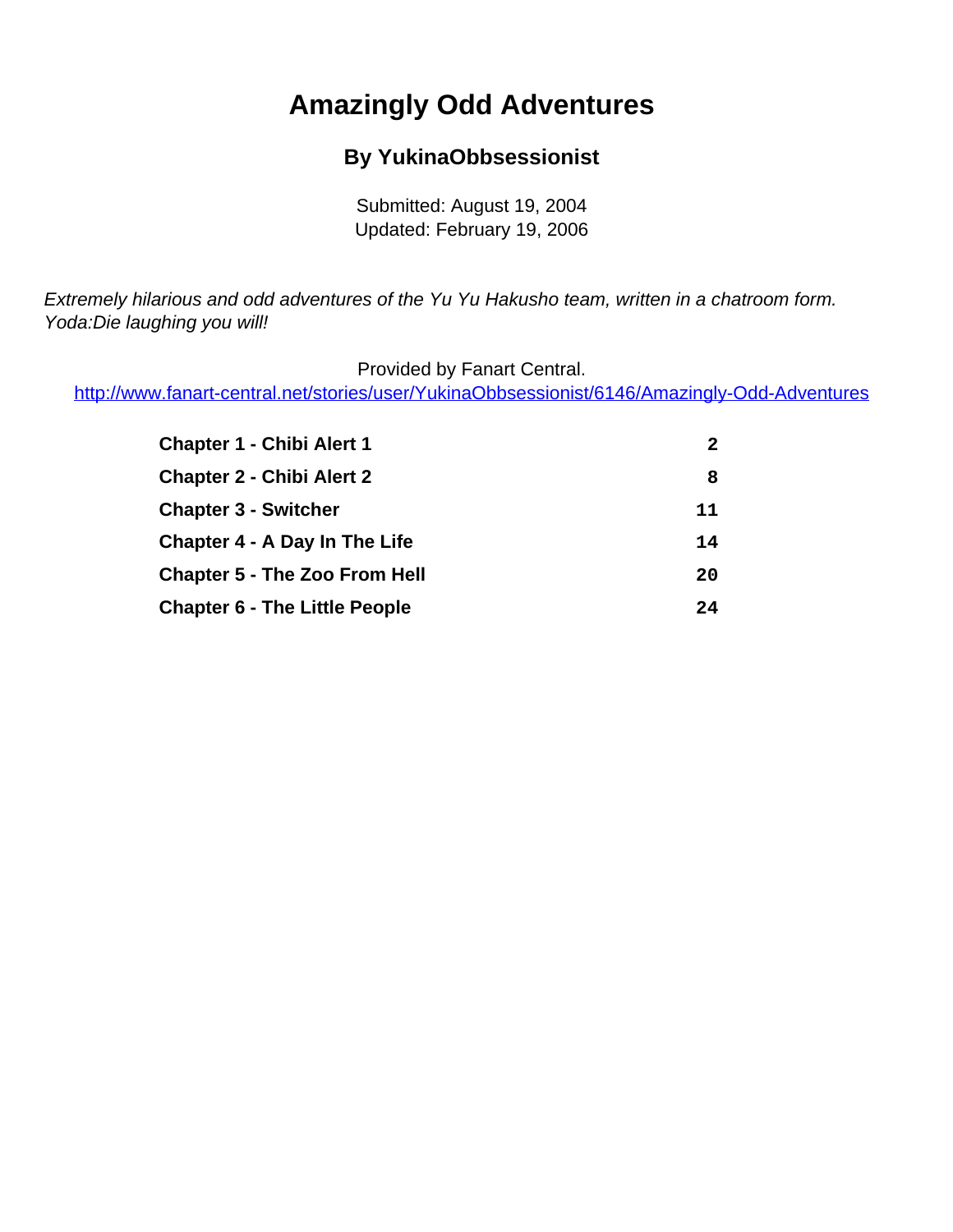### **1 - Chibi Alert 1**

<span id="page-1-0"></span>\*In the forest\*After saving the world our saviors are taking a well deserved break..........

Yusuke:Cannonball!!!!!!!!!!!!!!!\*jumps off a rock into the lake\*

Hiei:\*gets splashed slghtly\* arg!!!!!!!!!!detective splash me again and you will die!!!!!!!!!!!!!!!!

Yusuke:Okay Okay jeese chill out!\*grins\*

Kuwabara:\*Reaches behind a rock and pelts Hiei with a water balloon.\*

Kurama:You should not have done that Kuwabara.......\*sweatdrop\*

Hiei:Blast it you baka \*pulls out sword and starts slicing at Kuwabara\*

Kurama:\*pulls out rose whip and whirls it around Hiei's sword\*

Hiei:Let my sword go and stay out of this!

Yusuke:Hey come on guys clam down live a little. Kurama:\*pulls back the whip\*

Hiei:....Hn......stupid bakas.....\*puts sword away and starts walking in the woods\*

Kuwabara:HAHAHAHA shortie!

Yusuke:\*pushes Kuwabara in the water\* Hiei:\*muttering angrily to himself\* trips over something\* arg!

Hiei:What? \*picks up some paper\*\*puts something in his pocket\*

Hiei:\*reads the paper aloud\* Say chibifye and wave hand over victims\*(doesn't know what a chibi is but does this and aims in the direction Yusuke Kuwabara and Kurama are.)

Hiei:Chibifye!\*waves his hand\* \*A flash of light\* \*High voices\*

Chibi Kuwabara:What the heck!!!!!!Yusuke and Kurama you look all small and your eyes \*laughs hysterically(he hasn't noticed he is a chibi too)

Chibi Yusuke:\*kicks him\* Your tiny and goofy looking too so shut it!

Chibi Kurama:Our hands are chubby our eyes are huge we look comical.....omg were chibi's!!!!!!!!!!

\*meanwhile\*Hiei who has been watching them from a tree\*jumps down and walks over\*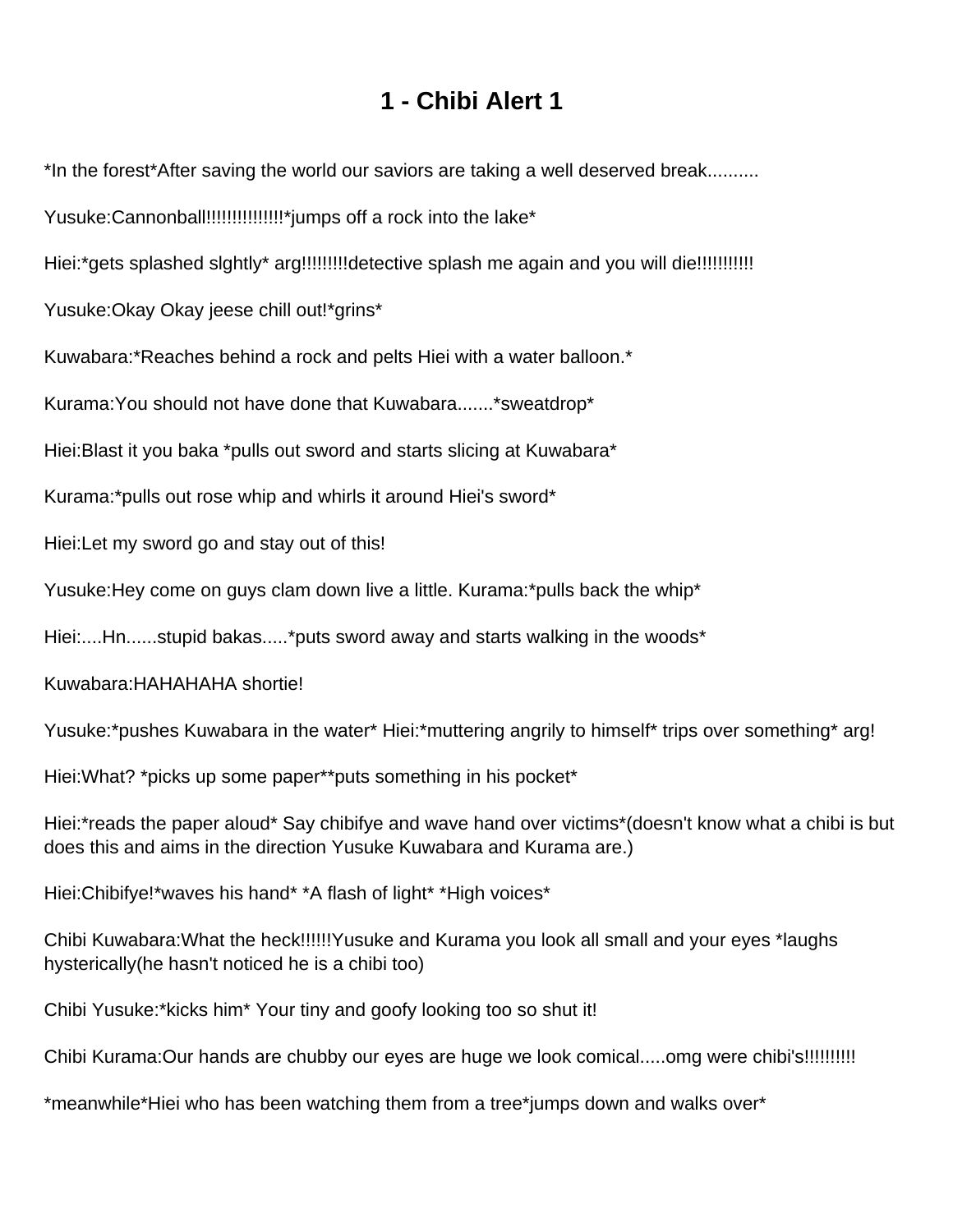Chibi Yusuke:Hiei something seriously screwed up is going on! Chibi Kuwabara:\*notices Hiei isn't a chibi\*Hey shortie how come your not a chibi too? Chibi Kurama:\*has already figured it out\* Hiei:\*picks up Chibi Kuwabara and throws him in the water\* Chibi Kuwabara:\*flails around with Chibi zanyness\*. Chibi Kurama:You did this to us didn't you Hiei?!?!?!?! Hiei:Guilty as charged hehehehe. Chibi Kuwabara:\*still flailing\* Chibi Yusuke:Make us normal Hiei!!!!!!!!!! Hiei:Nah this is a much better look for all of you.\*smirk\* Chibi Kurama:Come on Hiei!!!!!!! Chibi Yusuke:I didn't want it to come to this but\*Spirit Gun\*\*nothing happens\* Chibi Kuwabara:I can't do my Spirit Sword!!!!!!!!!!!!! Chibi Kurama:I can't even use my Rose Whip!!!!!!!! Hiei:\*snickers\*And shimmers away\*(actually just to a tree so he can still see them but they don't know that). Chibi Yusuke:\*Pulls Chibi Kuwabara out of the water\* Chibi Kuwabara:This is the second lowest thing I think he's ever done! Chibi Yusuke:What was the first? Chibi Kuwabara:He had to be bribed to come to the House of Four Dimensions. Chibi Yusuke:HE WAS GONNA LEAVE ME TO DIE?!?!?!?!??!?! Chibi Kurama:Unfortunatley yes........ Chibi Yusuke:GRRR!!!!!!!stupid shortie some friend he is!!!!!!!! Hiei:\*feels a little guilty\*.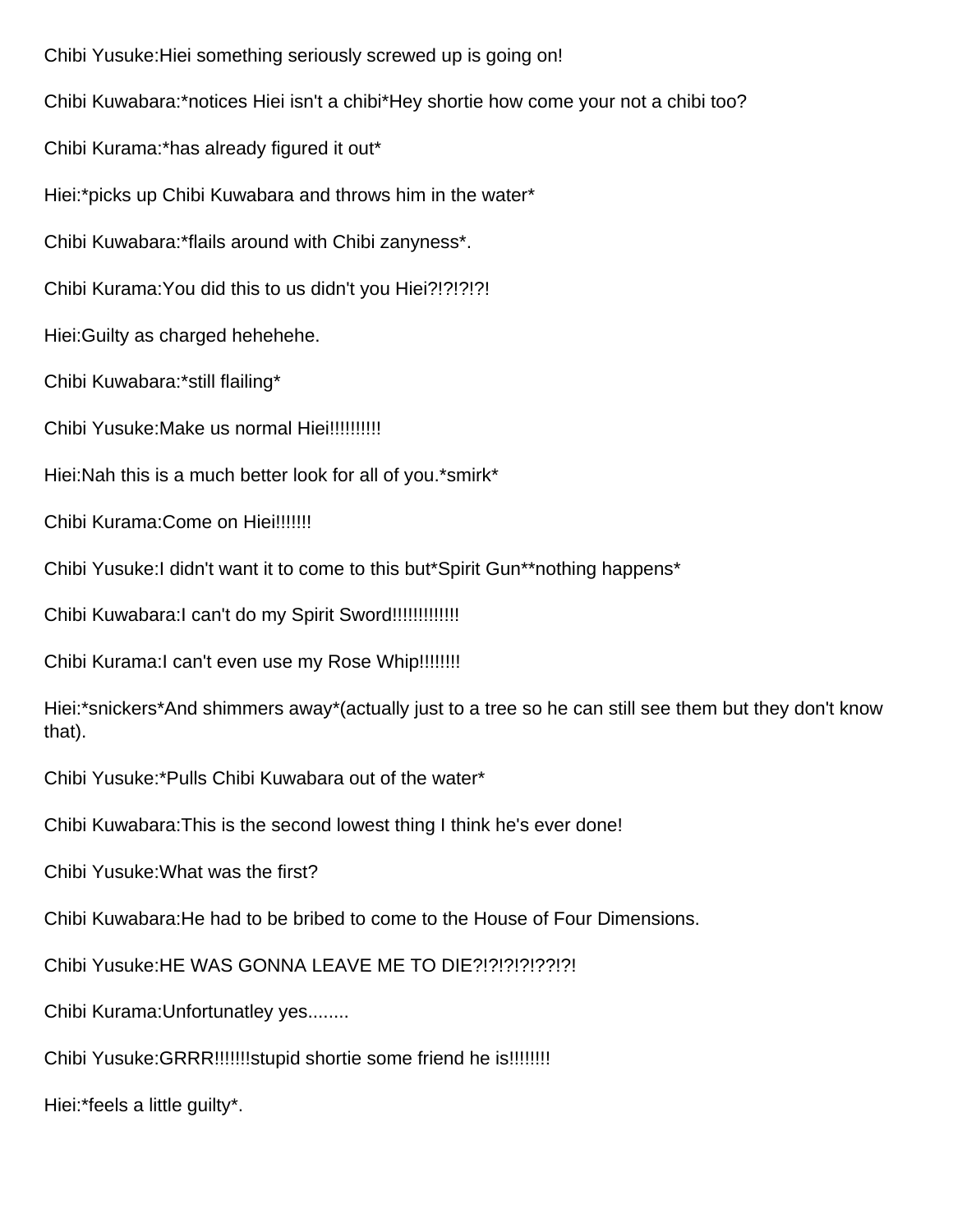Chibi Kurama:Calm down Yusuke if he is still around as I suspect the last thing we want to do is say something to anger him.

Chibi Kuwabara:ARG!!! How the heck did he get those stupid powers anyway?!?!?!?

Chibi Yusuke:It's your fault for throwing the water balloon at him!

Chibi Kuwabara:Oh really!?!?!?!?!\*tackles Yusuke\* \*They roll around punching each other\* \*They roll into the water and get swept away by the vast current\*

Chibi Kurama:Oh no!!!Guys your going to go over a waterfall!!!! \*They go over the waterfall\*

Chibi Yusuke:Dangit were going to die on a bunch of stupid rocks!!!!!!

\*A swift figure grabs them puts them on the ground and shimmers away\*

Chibi Kuwabara:Hey shortie saved our lives!!!!!!

Chibi Kurama:\*Comes running up\*

Chibi Kurama:I saw him briefly.

Chibi Yusuke:Wow he actually...saved us........

Chibi Kuwabara:Well maybe he's not...so bad but he's still a shortie.

Hiei:\*watching from a tree smiles slightly\*

Chibi Kurama:Well now what we don't have spirit energy Hiei doesn't seem to want to make us normal anytime soon...... \*a voice calls out \*Hey Yusuke Kuwabara Kurama??????Where are you guys???????

Chibi Yusuke:Oh please no not now!

Koenma:(in teenage form)\*walks up and sees them\*

Koenma:§\_§

Chibi Yusuke Kuwabara and Kurama:All stare blankly....... \*Akward silence\* \*Then\*

Koemna:HAHAHAHAHA!!!!!!!!Who's the toddler now Yusuke!!!!!HAHAHAHAHA your a Chibi!!!!!!!!!!!

Chibi Yusuke:Just shut up okay!!!!!!

Koenma:\*Tears in eyes from laughing so hard\*

Koenma:So how \*fights back more laughter\* did this happen.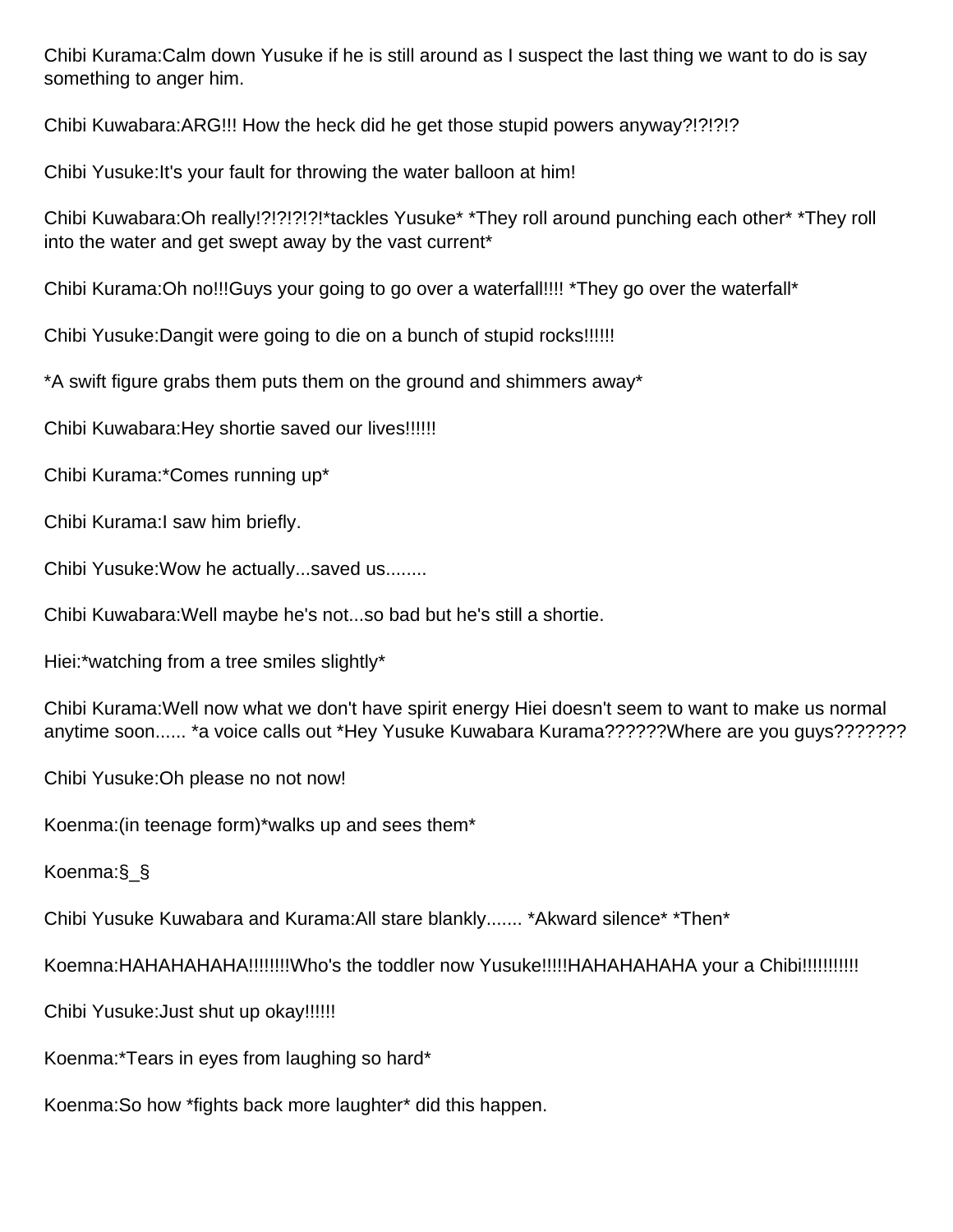Chibi Kuwabara:Shortie did this to us somehow. \*A perky voice yells Yay you found them Koenma! Chibi Yusuke:This is just not my day \*sighs\* Hiei:\*from the tree\*Snickers\* Botan:Oh my gosh your just all so adorable!!!!!!!!!!!!! Chibi Kuwabara:Why thank you Botan ^\_^! Botan:\*picks them all up and hugs them tight\* Chibi Kurama:Uh....Botan your crushing me...... Botan: Whoops  $\wedge$   $\wedge$  sorry about that \*puts them down\* your just so cute! Chibi Yusuke:Hey Koenma how come none of us can use spirit energy? Koenma:Toddlers can't use spirit energy. Chibi Yusuke:\*Annoyance mark\* Koenma:Okay okay I'm not really sure but Botan and I can try and find Hiei and get him to change you back okay? Chibi Yusuke:\*Still annoyed\* Koenma:Or I could look into making it permanent........ Chibi Kurama:NO!!!!!!that won't be necessary. Koenma:Okay then Botan come on\*they both walk away\* Chibi Kuwabara:Grr......I don't care if he saved my life he's still a jerk and a shortie!!!!!!!! Chibi Yusuke:\*punches him\* Your not helping!!!!!! Chibi Kurama:I've got it!!!!!!! Chibi Kurama:Remember Botan's whistle Kuwabara? Chibi Kuwabara:Oh ya! Chibi Yusuke:\*Clueless\* Hiei:\*gets an odd look on his face\*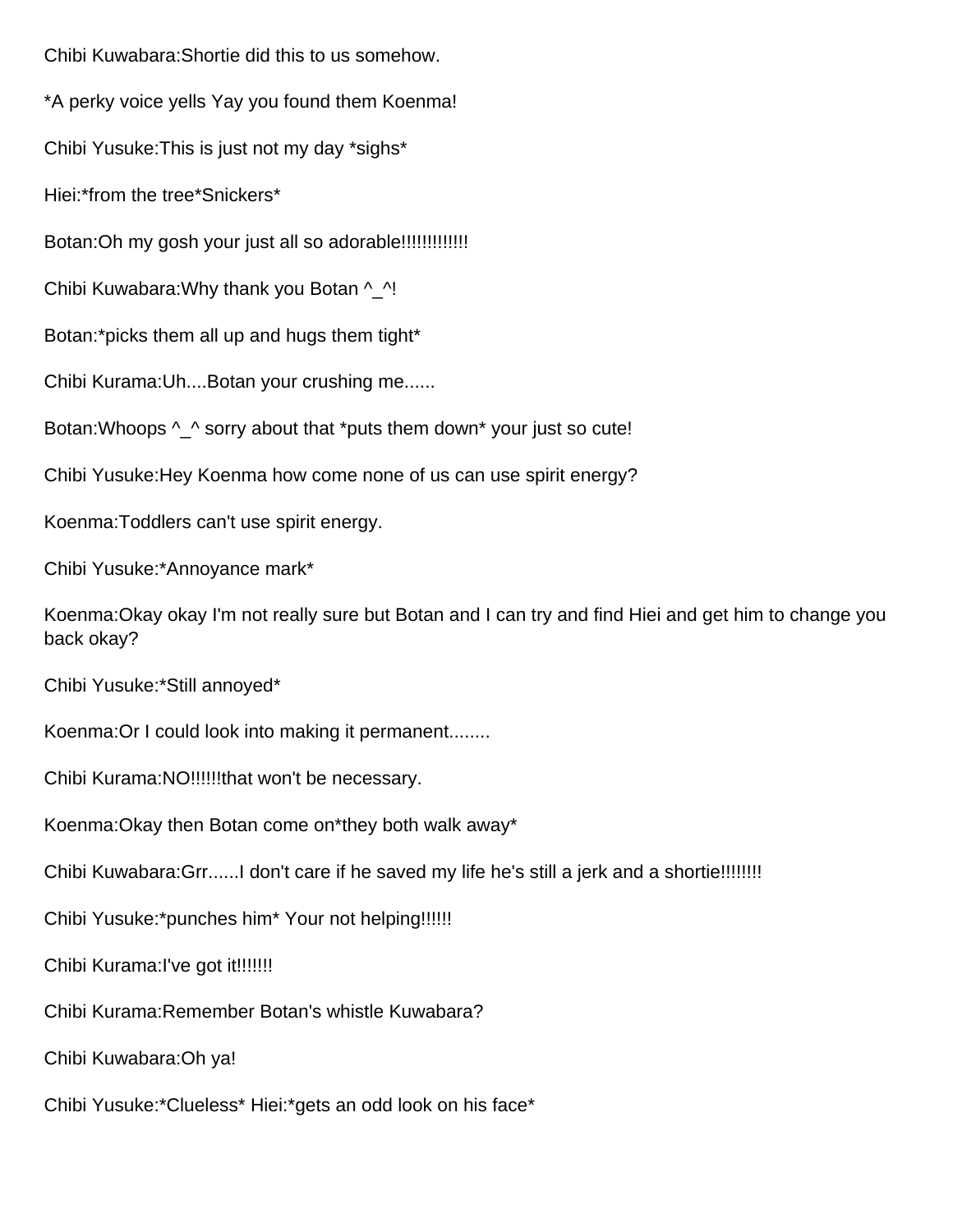Chibi Kurama:I don't have spirit energy but if we all work together it might work.

Chibi Kurama:\*Holds up a rose\* shout into this as loud and long as you can!!

All:\*yell really loud\* Hiei:\*grips his head\*jumps out of tree and smacks the rose away\*

Chibi Kurama:Well well well you were watching us after all.

Hiei:Kurama!!!!!!!!If you ever do that again I'm going to make you eat a mouthful of dirt the hard way!

Chibi Kurama:Make us normal Hiei!!!!!!!

Hiei:\*looks slightly emmbarrassed\*

Chibi Kurama:Don't tell me.......

Hiei:Well I don't actually know how to reverse the spell........

Chibi Yusuke:WHAT!!!!!!!!!!

Hiei:When I was walking I found the paper and then I did what it said and put the other paper away and........

Chibi Kurama:Other paper?!?!?!?!

Hiei:Pulls it out and reads it\*

Hiei:That explains why it wanted me to save it for later.......

Chibi Kuwabara:Then make us normal!!!!!!!!!!! Hiei:Well I know how but I don't think I should.......

Hiei:\*smirks\* \*suddenly theres a loud pop\*chibi gang's eyes get bigger they get more animated and adorable\*

Chibi Kuwabara:\*Waves his cute tiny chubby chibi hands around.\*

Chibi Yusuke\*Really high voice\*Hiei please, we're becoming more chibier!!!!!!!

Hiei:\*is on the ground laughing hysterically\*

Chibi Kuwabara:Is it possible for him to laugh that much!?!?!?!?!

Chibi Kurama:I suppose so......

Hiei:\*sits up\*

Hiei:\*looks at them and holds in laughter\*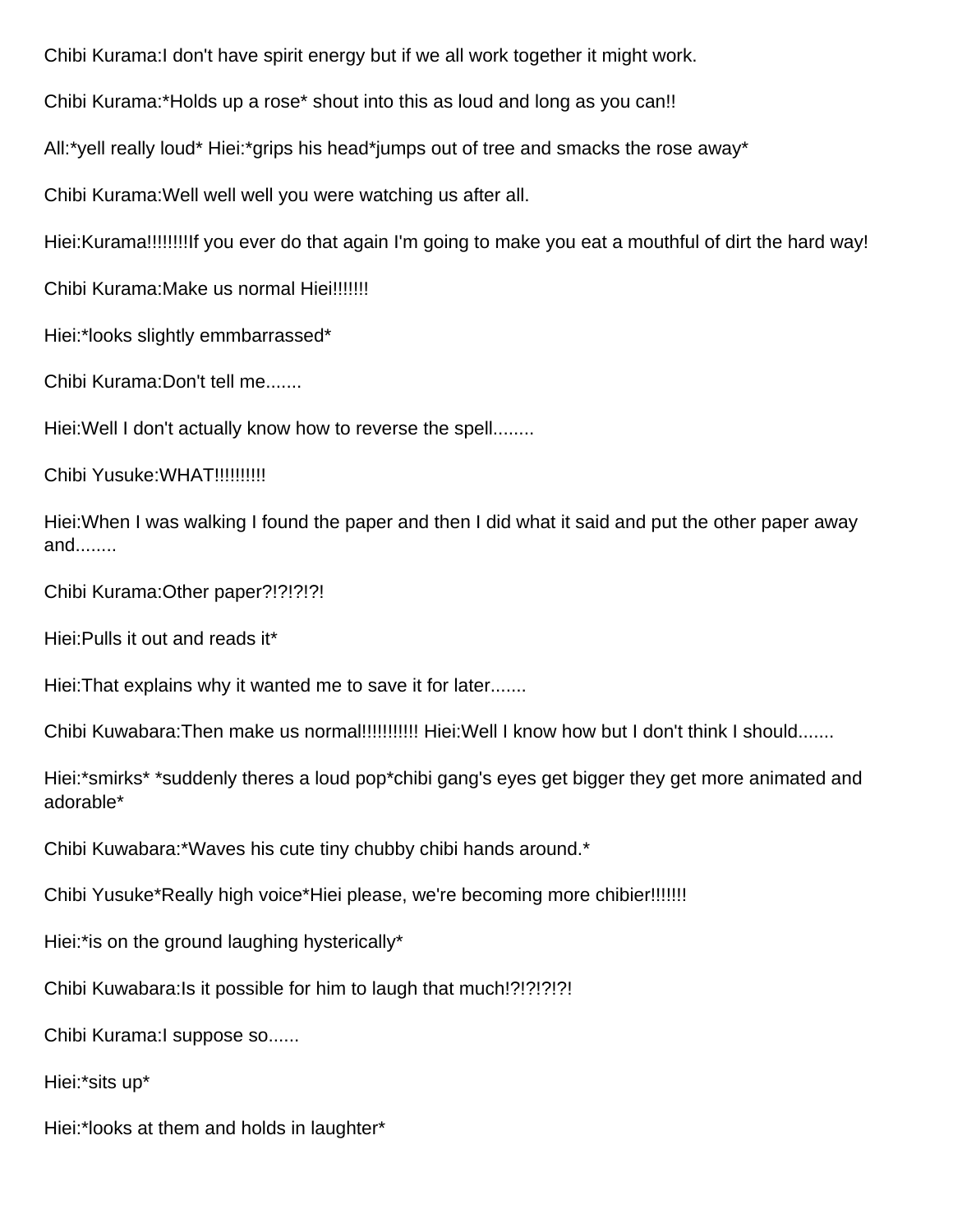Chibi Kurama:Come on Hiei please!!!!!!!!! Hiei:Okay, okay, fine \*snickers\* Hiei: Un-chibifye!!!!!!!!!!!!\* waves his hand over them\* Yusuke:Yes!!!!!!!!!! Kurama:Pulls out Rose Whip\* then puts it back\*. Kuwabara:Our spirit energy is normal again!!! Kuwabara:HIEI IS SHORT AGAIN YES!!!!!!!!!!!!!!!!!!!!!!! Hiei:Did I mention I can make you chibi's again anytime I want? Yusuke:Uh.....no you failed to mention that..... Hiei:Chibifye!!!!!!!!!!!!\*waves his hand over them\* Chibi Yusuke Kurama and Kuwabara:HIEI!!!!!!!!!!!!!!!!!!!!!!!!!!!! To be continued..........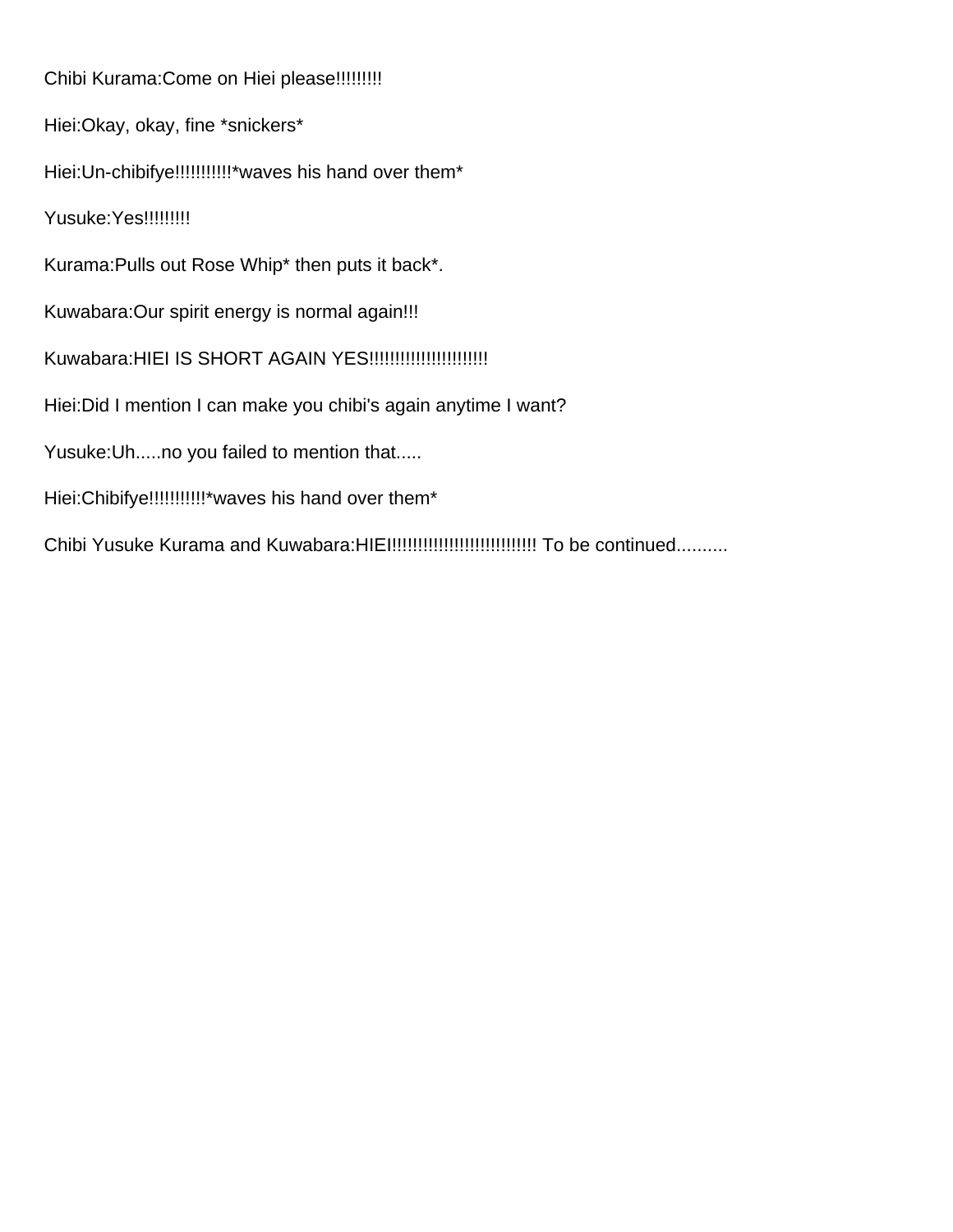## **2 - Chibi Alert 2**

#### <span id="page-7-0"></span>\*Previously\*

Hiei got pissed off and so when he found a way to turn the gang into chibi's he was all for it muwahahahahaha they got turned normal and turned back into chibi's and now........(read on to find out hehehehehe)

Chibi Kurama:\*waves tiny fists\* \*high voice\* Hiei change us back!!!!

Hiei:\*staring at them\*§\_§......\*laughs hysterically\*\*falls on the ground\*

Chibi Yusuke:Steals the papers with the information o n how to make people chibis.

Chibi Kurama:\*Reads over his shoulder and raises his hand and yells Chibifye\*!!!!!!!!

Chibi Hiei:\*Has big cute chibi eyes\*is quite tiny\*has round face\*

Chibi Hiei:NOOOOO!!!!!!!!!!!

Chibi Kuwabara:HAHAHAHAHA!!!!!This is hilarious!!!!!!!!!

Chibi Hiei:Make me normal right now!!!!!!

Chibi Yusuke:If we do we know you probobly won't change us back and try to erect revenge so no.

Chibi Hiei:Well I wouldn't trust you either!!

Chibi Kuwabara:Well not that your a midget again and a chibi were stronger than you because you don't have your spirit energy anymore!

Chibi Hiei:\*Pulls out sword\*and slices Kuwabara.

Chibi Kuwabara:\*Pushes sword away\*

Chibi Hiei:Stupid chibi sword doesn't work\*sheathes it\*

Chibi Kurama:Well since it seems were stuck like this for awhile what do you propose we do?

Chibi Yusuke:I dunno..........

Chibi Kuwabara:I'll go talk to Yukina she'll help ^\_^!

Chibi Yusuke:Oh ya sure I'll bet she gave you a magical head band that allows you to summon her right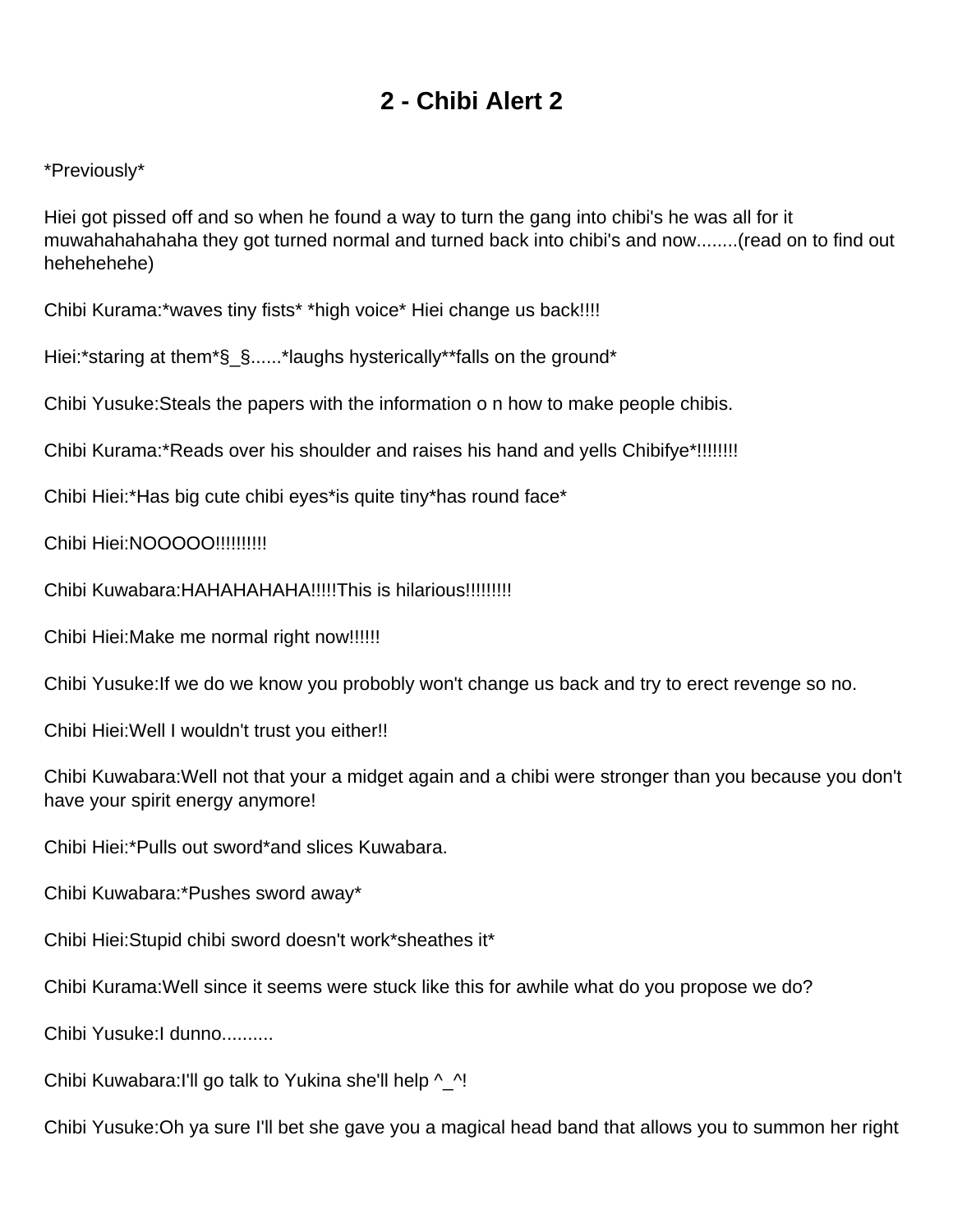to us from Koorime World. Chibi Kuwabara:Actually she did \*smirks\*Pushes heart on headband\* \*Yukina appears\* Yukina:Kazuma??Kurama and Yusuke and .......HIEI?Your all chibi's!!!!!!!!!!!!!!!! Chibi Kuwabara:Yukina, can you make us normal??? Yukina:How? Chibi Yusuke:Just wave you hand and say........(gets cut off) (Hiei worried they'll be normal and convince Yukina to not make him normal and acts on instinct) Chibi Hiei:Waves his hand at Yukina and says chibifye!! Chibi Yukina: HIEI!!!!!!! Chibi Kuwabara:You shortie!!!!!!\*tackles Hiei\* Chibi Hiei:get off baka! Chibi Kurama:Grabs Kuwabara\* Chibi Yusuke:Grabs Hiei\* Chibi Kurama:Calm down! Chibi Yukina:\*tries to use ice powers and they don't work\* Chibi Yukina:Oh dear....... Chibi Kuwabara:You turned your own sister into a chibi you dummy!!!!!!!! Chibi Hiei:\*looks down\* Chibi Yukina:Aww don't worry it's alright\*pats Hiei's back\*

Chibi Kuwabara:\*glares at Hiei\*

Chibi Yusuke:\*Kicks Kuwabara into the water\*

Chibi Kuwabara:\*flails with chibiness\*

Chibi Yukina:Kazuma!

Chibi Kurama:\*helps him out of the water\*

Chibi Yukina:So why not just make each other normal?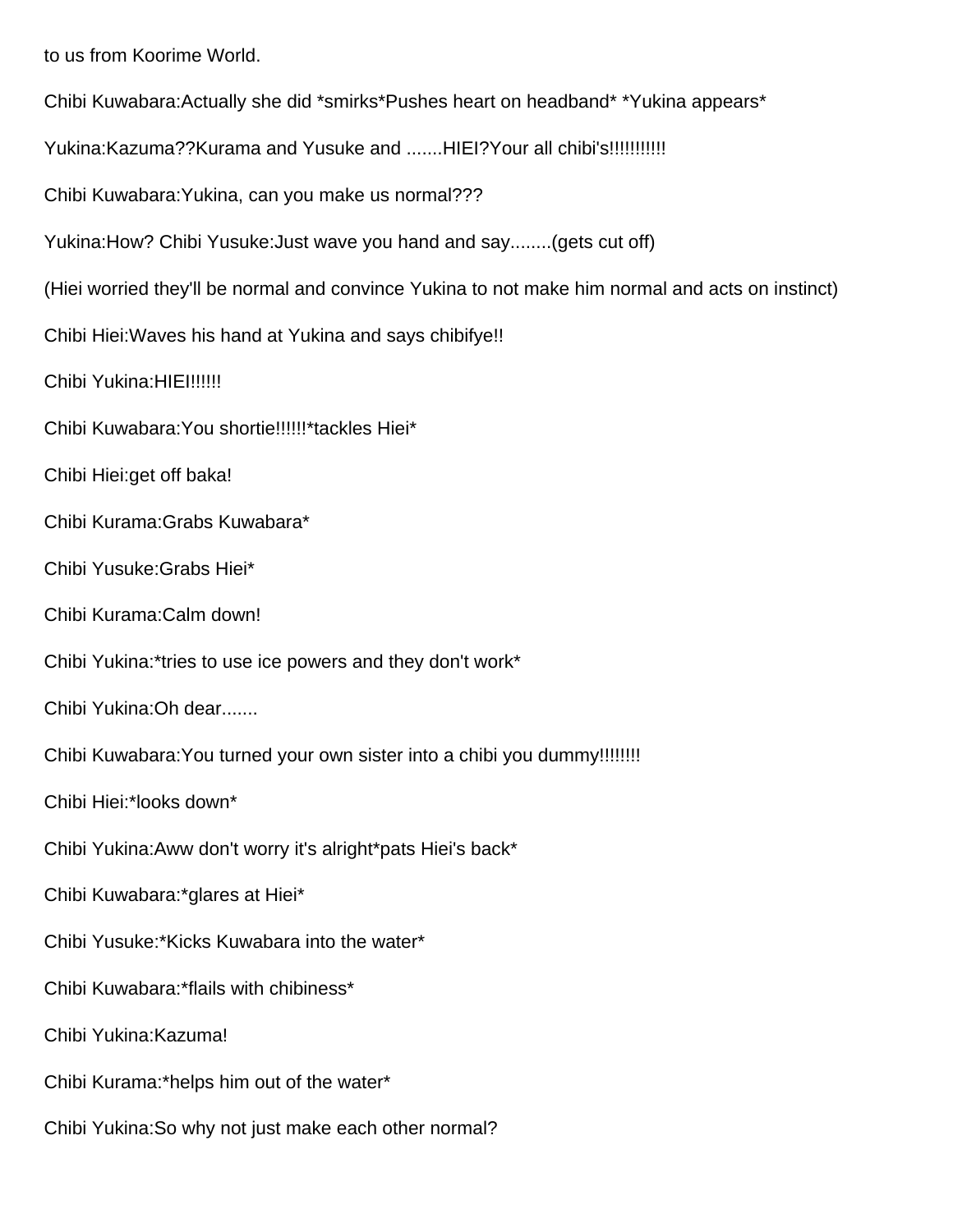Chibi Hiei and Kuwabara:\*at same time\*I don't trust him.

Chibi Yukina:Well show me how and I'll do it.

Chibi Hiei and Chibi Kuwabara:\*nod\*

Chibi Kurama:Gives Yukina the paper.......

Chibi Yukina:\*waves her hand over them and says un-chibifye\*

Hiei:Much better! Kuwabara:YA!\*pushes Hiei into the water\*

Chibi Yukina:Hiei! Hiei:Jumps out and kicks Kuwabara into a tree \*waves his hand over Yukina and says unchibifye\*

Yukina:Thank you Hiei!

Yusuke:\*Helps Kuwabara up\*

Kuwabara:Shortie!!!!!!!!!!!!!

Hiei:\*glares\*

Kurama:Finds a slip of paper on the ground.......

Paper reads:The switcher\* Kurama:Grins\*and........... Preview:Next time........uh oh body swiching chaos and evil all combine in this the fan fic of \*The Switcher\* To be continued..........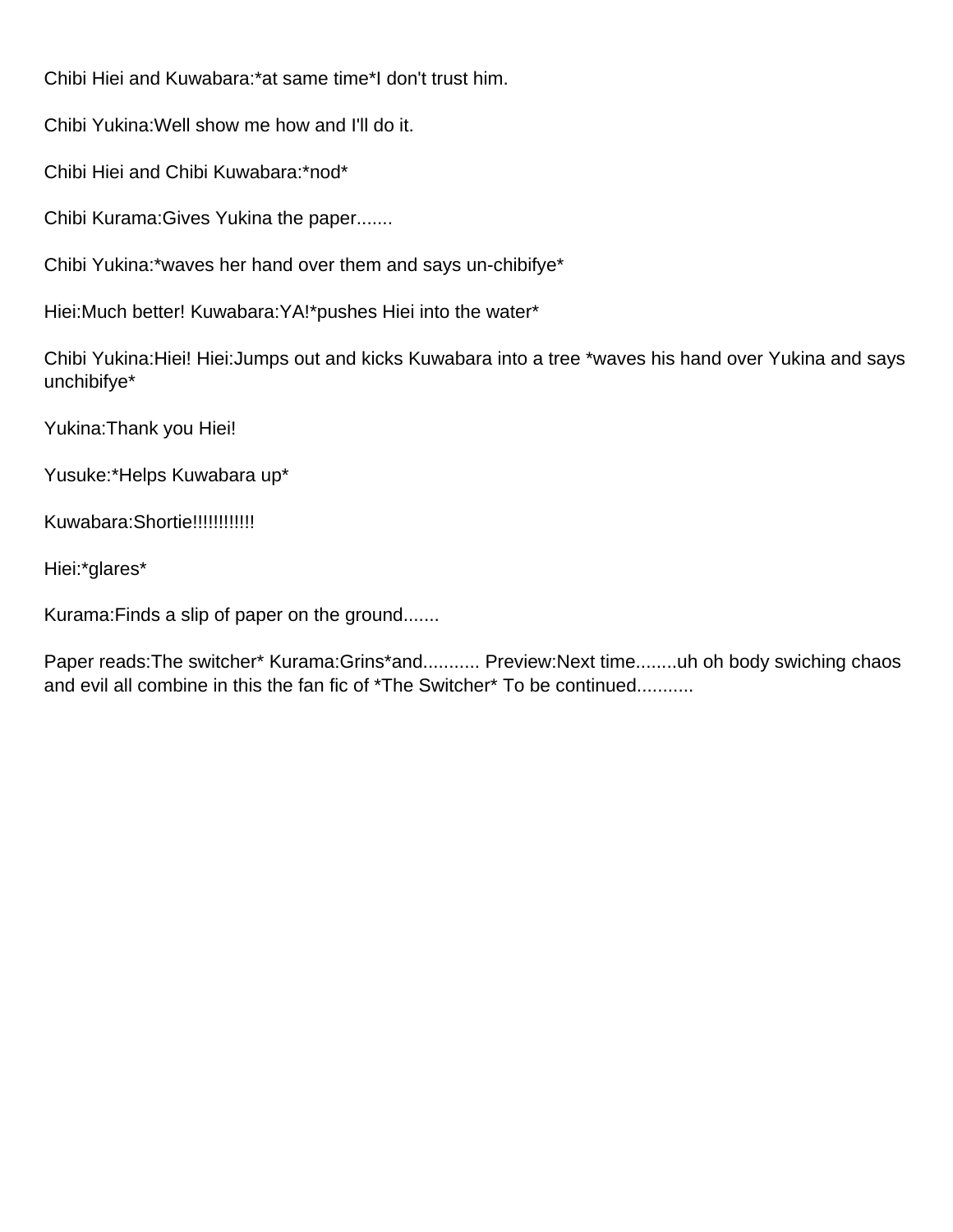### **3 - Switcher**

<span id="page-10-0"></span>Previously.......The gang become Chibi's then they became normal and Kurama found a paper marked Swicher.....Uh oh........

Koenma and Botan walk up\*

Botan:Darn they're normal again......

Yusuke:\*annoyance mark\*Whad'ya mean darn?!?!?!?!?

Kurama:Does as the paper says and choses who goes where.

Kurama:\*waves his hand and says\*switch! \*flash of light\*

All:§\_§ Kuwabara(Hiei):I'am in the baka's body!!!!! Koenma(Yusuke):Goes to Kid Koenma form (he doesn't know how to keep the teenage form up so he reverts to kid form)

Koenma(Yusuke):Spits out binkie(thats the thing Koenma always has in his mouth)

Hiei(Kuwabara): ACK IM A MIDGET!!!!!!!!!!

Botan(Yukina):\*Notices Kurama seems to be the same.\*

All:Look at Kurama.

Kurama:Eh hehehehe.

Kuwabara(Hiei):MAKE US NORMAL RIGHT NOW KITSUNE OR I WILL RIP OUT YOUR INSIDES!!!!!!!!!

Kurama:In Kuwabara's body?

Kuwabara(Hiei):Glares\*

Hiei(Kuwabara):Hey are you saying I'am not strong enough to take you Kurama!?!?!?

Koenma(Yusuke):That exactly what he's saying loser.

Hiei(Kuwabara:\*tackles Yusuke\*

Yukina(Botan):\*Accidently freezes a tree\*

Kuwabara(Hiei):\*summons spirit sword\*\*attacks Kurama\*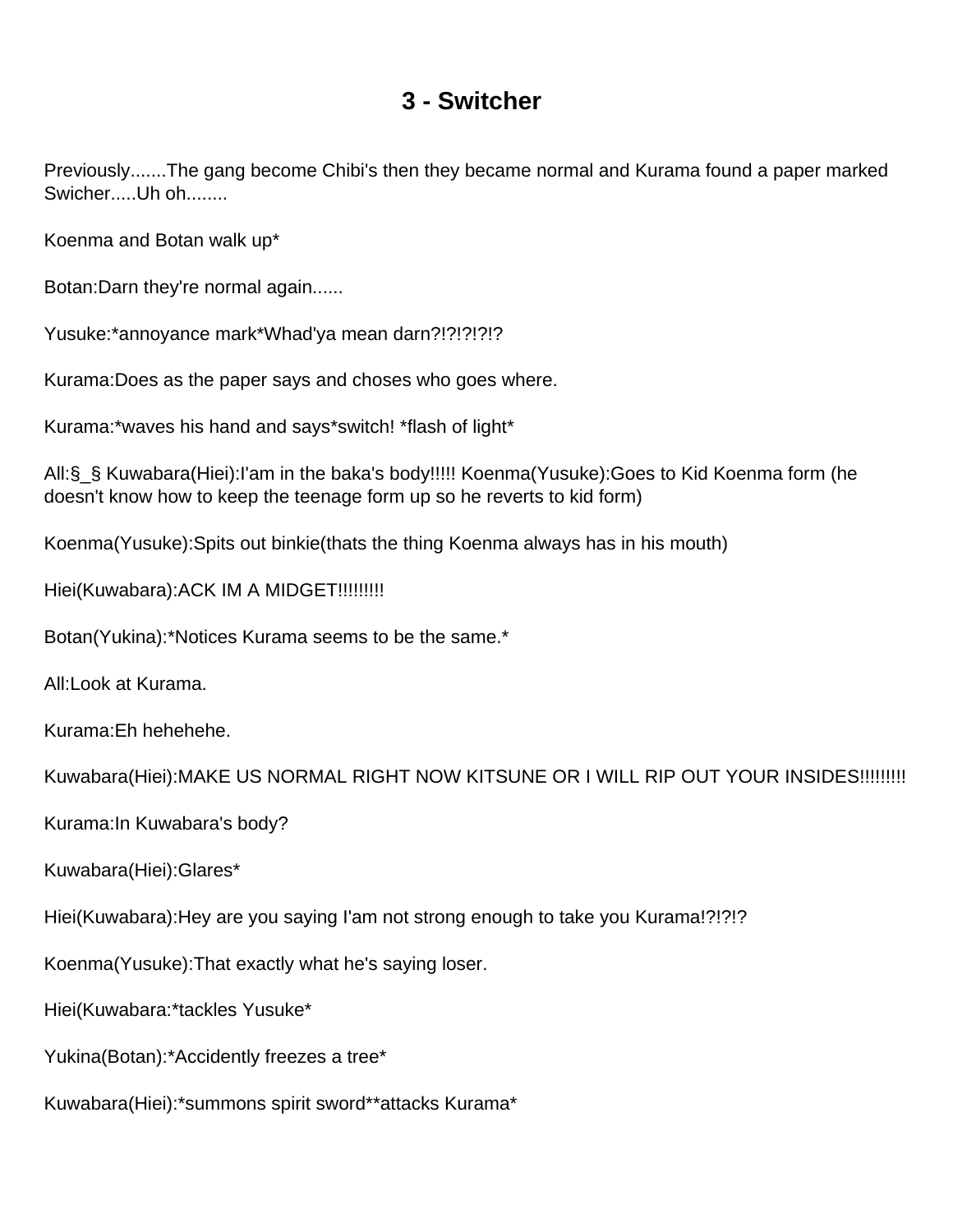Kurama:\*kicks spirit sword hand\* \*spirit sword falters\* Kuwabara(Hiei):Stupid weak human body!!!!!!!! Koenma(Yusuke):Koenma's body is even weaker than his body! Kurama:This is pretty funny. Yukina(Botan):\*Snatches paper from Kurama\* Kurama:Hey!Give that back right now! Yukina(Botan):Reads through it. Yukina(Botan):\*is somehow holding Puu\* Yukina(Botan):\*says switch and waves her hand over Kurama and Puu.\* Puu(Kurama):\*blinks\*\*thinks\*Oh no. Kurama(Puu):What happened? All:§\_§ Kuwabara(Hiei):\*Grabs Kurama\* Puu(Kurama):\*Struggles\* Botan(Yukina):Hes so adorable \*hugs Puu\* All:§\_§ Hiei(Kuwabara):Yukina!!!!!! Botan(Yukina):\*blushes\* Hiei(Kuwabara):\*Pouts\* Yusuke(Koenma):Well are you gonna change us back?????? Puu(Kurama)\*Nods\* Yukina(Botan):\*undoes the switch spell on Kurama so he can undue the switch spell on them\* Kuwabara(Hiei):\*throws Puu\* Botan(Yukina):\*Smacks Hiei's head\* Kuwabara(Hiei):OW!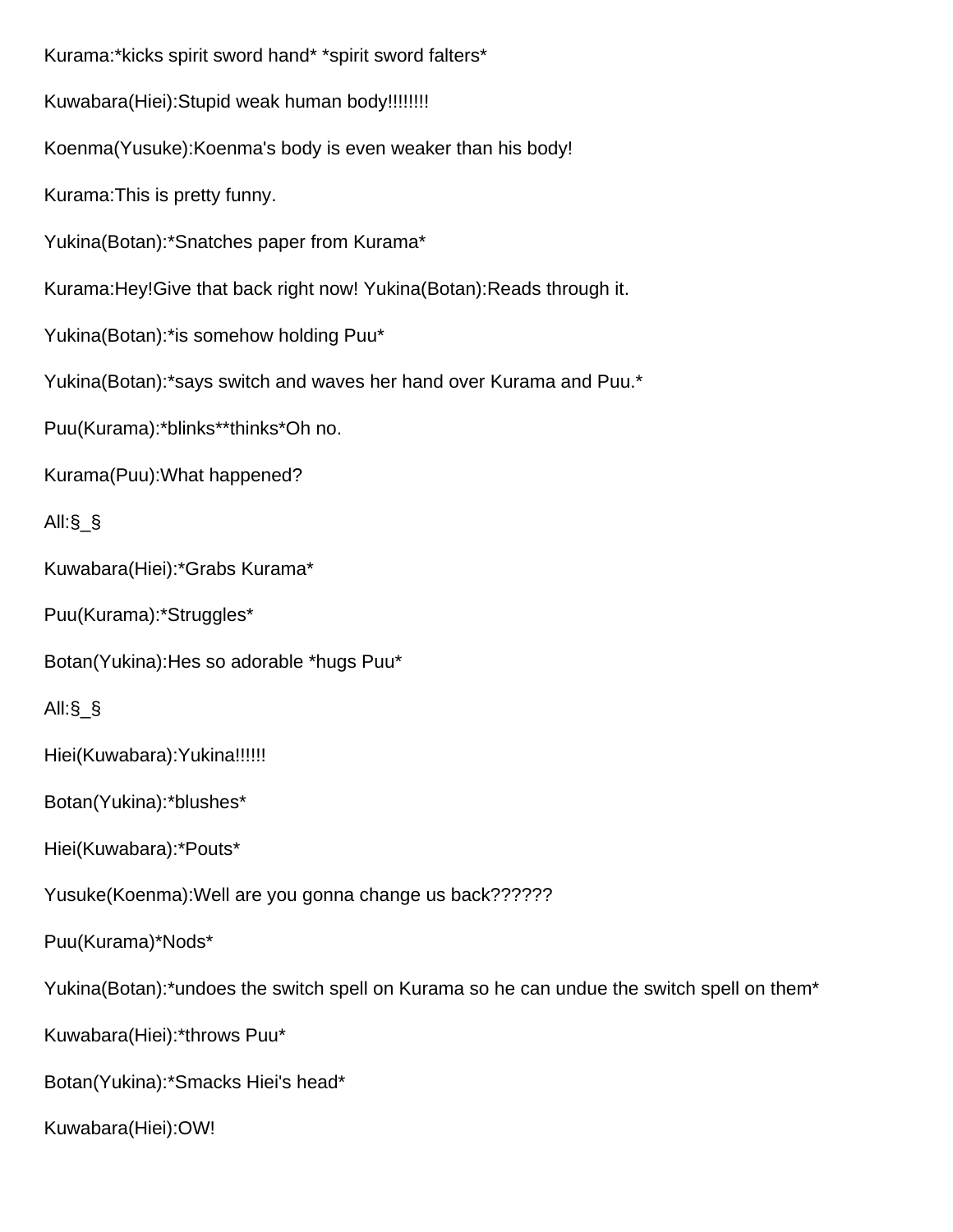Kurama:Maybe I should leave you like this......

#### All:§\_§

Botan(Yukina):Please make us normal Kurama.

Kurama:Fine.....\*waves hand over them and undoes spell\*

Kuwabara: l'am me again!!!!!!!!!!

Yukina:Thank you Kurama.

Kurama:No problem.

Hiei:\*puts sword to Kurama's throat\*

Kurama:Now now Hiei ....don't\*odd look on face\*.........\*looks a little pale\*

Hiei:Hn....don't worry i was just giving a little pay back.

Yusuke:You should have seen the look on your face!

Kurama:Do you wanna be Puu!?!?!?!

Yusuke:\*stops laughing\*

Yukina: \*Yawns\*

Next time:Hiei Yusuke and Kurama decide to play a little joke on Kuwabara unfortunatley they get more than they bargained for when Kuwabara gets demonfied........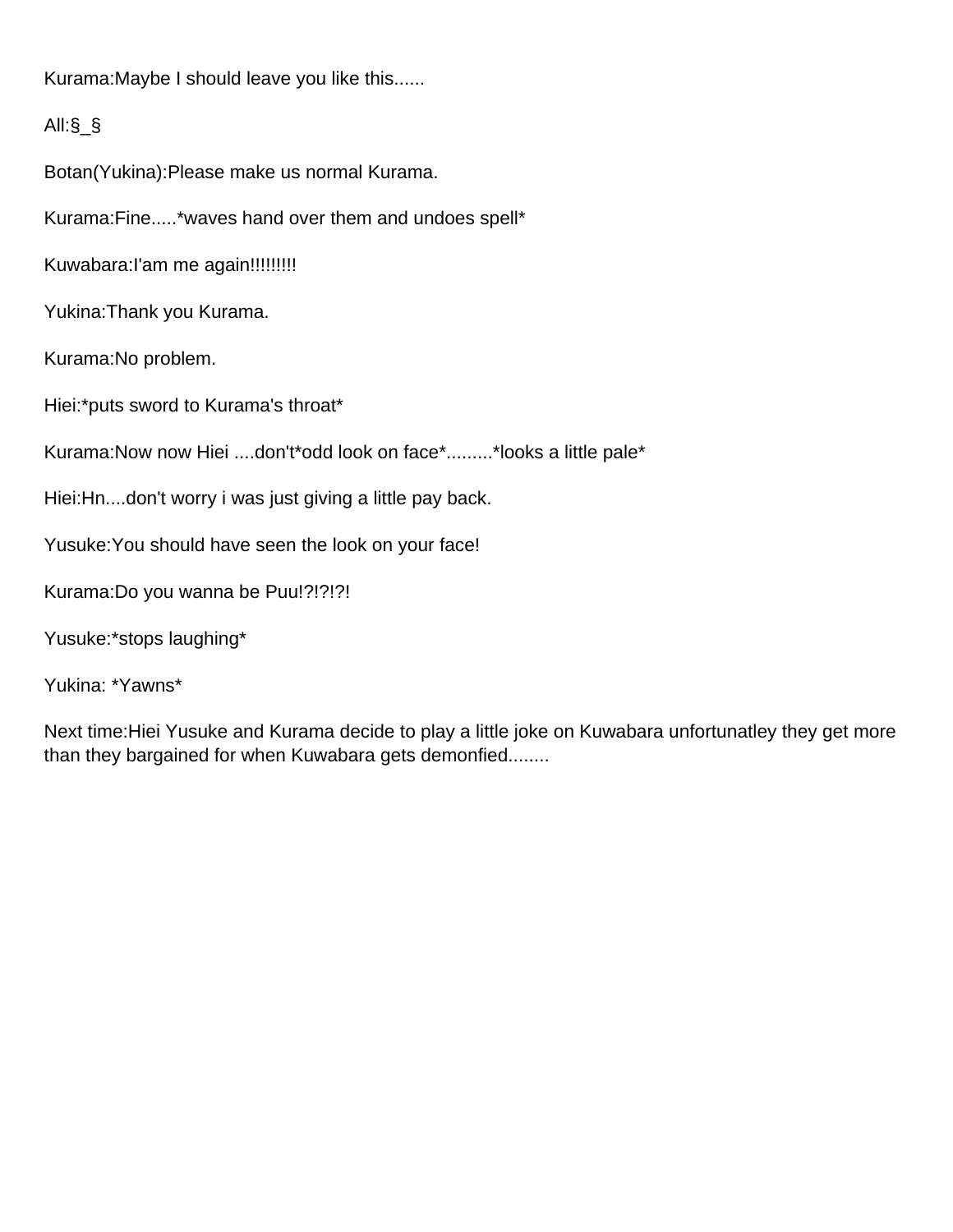# **4 - A Day In The Life**

<span id="page-13-0"></span>\*A normal day after the whole chibi/switching incident\*

Kuwabara:Yawns\*lying on the grass\*

\*Meanwhile\*In Yusuke's house\*

Hiei:No way in Hell!!!!!!!!

Yusuke:Aww come on Hiei I know you want to!

Hiei:Never!!!!!!!!!

Kurama:I must admit the idea is crazy......

Yusuke:All we do is take him to demon world leave him there and pretend to leave and the scary demons,who would actually be some disguised friends from the Dark Tournament, give him a little scare!

Hiei:Well it would be kinda interesting to see the baka scared out of his wits......

Kurama:....hm....

Yusuke:Come on!

Hiei:Fine but tell anyone I was willing to do this without any payment except his horror\*evil grin\*and I will rip your inards out the hard way.

Kurama and Yusuke:§\_§ Understood.

Hiei:Kurama and I will get the others ready you just get the baka up to a little trip.

Yusuke:\*walks out side\*

\*Hiei and Kurama\*vanish\*

Yusuke:\*Walks outside\*

Kuwabara:Such a nice day out........

Yusuke\*thinks\*not for long\*snickers\*

Kuwabara:What are you laughing for Urameshi!?!?!?!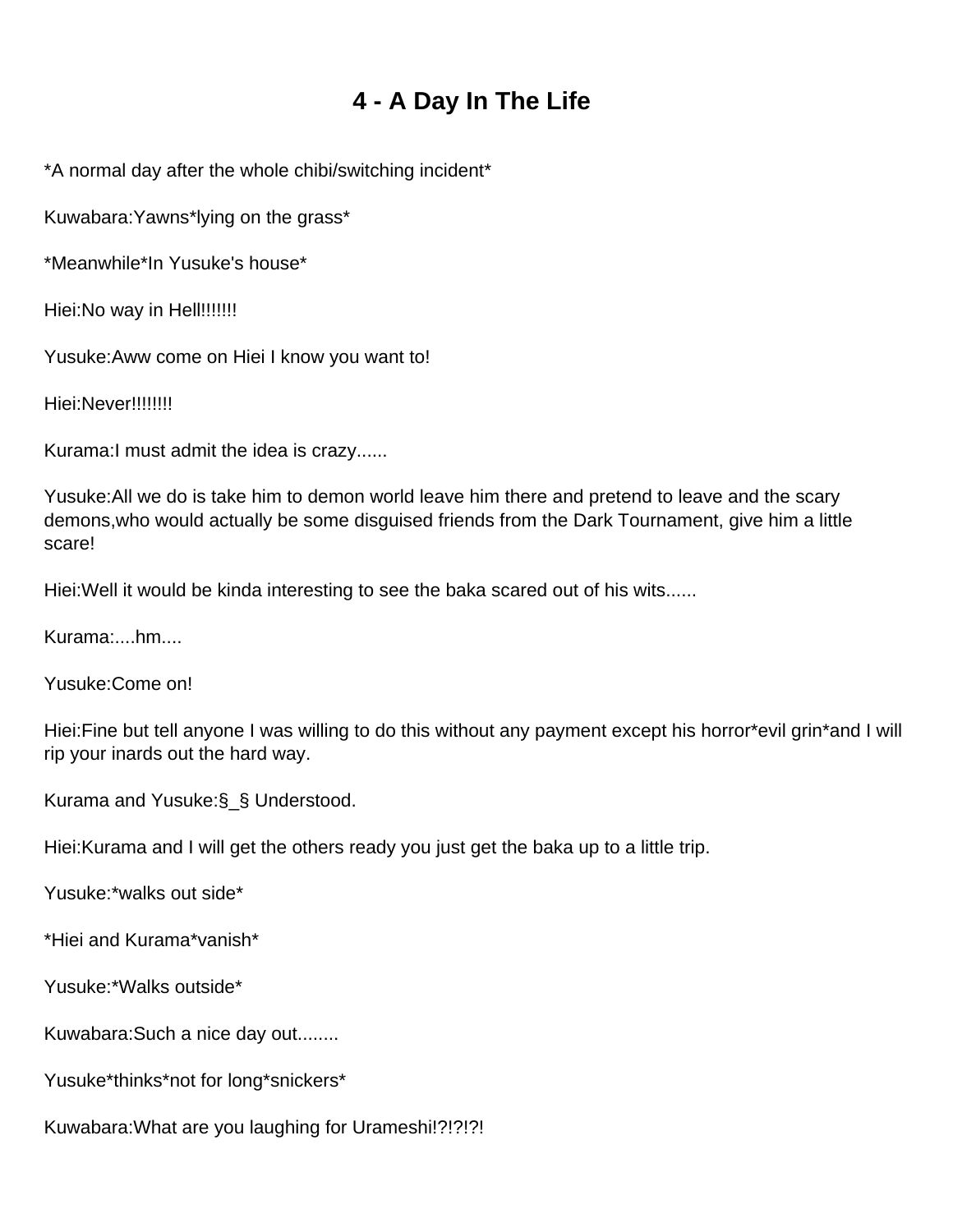#### Yusuke:Oh nothing!

Hiei:\*using telepathy\*bring him to the forest.

Yusuke:Hey Kuwabara come on I wanna show you something.

Kuwabara:What is it? Yusuke:Come on and I'll show you unless your afraid you can't handle it.

Kuwabara\*Is instantly up\* \*They go to the forest\*

Hiei and Kurama:\*Are standing next to a portal.

Yusuke:\*Pushes Kuwabara through it and goes inside followed by Hiei and Kurama.\*

Kuwabara:Where are we?!?!?!?!?!

Hiei and Kurama and Yusuke:\*Pretend to go through the portal and shut it.\*

Kuwabara:HEY!!!!!!!!!!!!

\*The demons sent to scare Kuwabara appear in black cloaks\*

Kuwabara:\*Conjures Spirit Sword\*Who are you?!?!?!?!

Rinku:\*Jumps on his head\*

Kuwabara:GRRR!!!!!!!Take your cloaks off!!!!!!

Touya:Why would we do that?

Jin:\*Whirls around Kuwabara swiftly\*

Chuu:Hehehehe\*

Kuwabara:\*Gets dizzy watching Jin\*

\*After some more antagonizing him they vanish\*

Kuwabara:\*Puts sword away\*

Kuwabara:\*Walks around looking for Yusuke, Hiei, and Kurama\* Then in confused exhaustion trips into a small glowing lake\*

\*Meanwhile in another part of Demon World\*

Hiei:That was hilarious, the look on his face was great!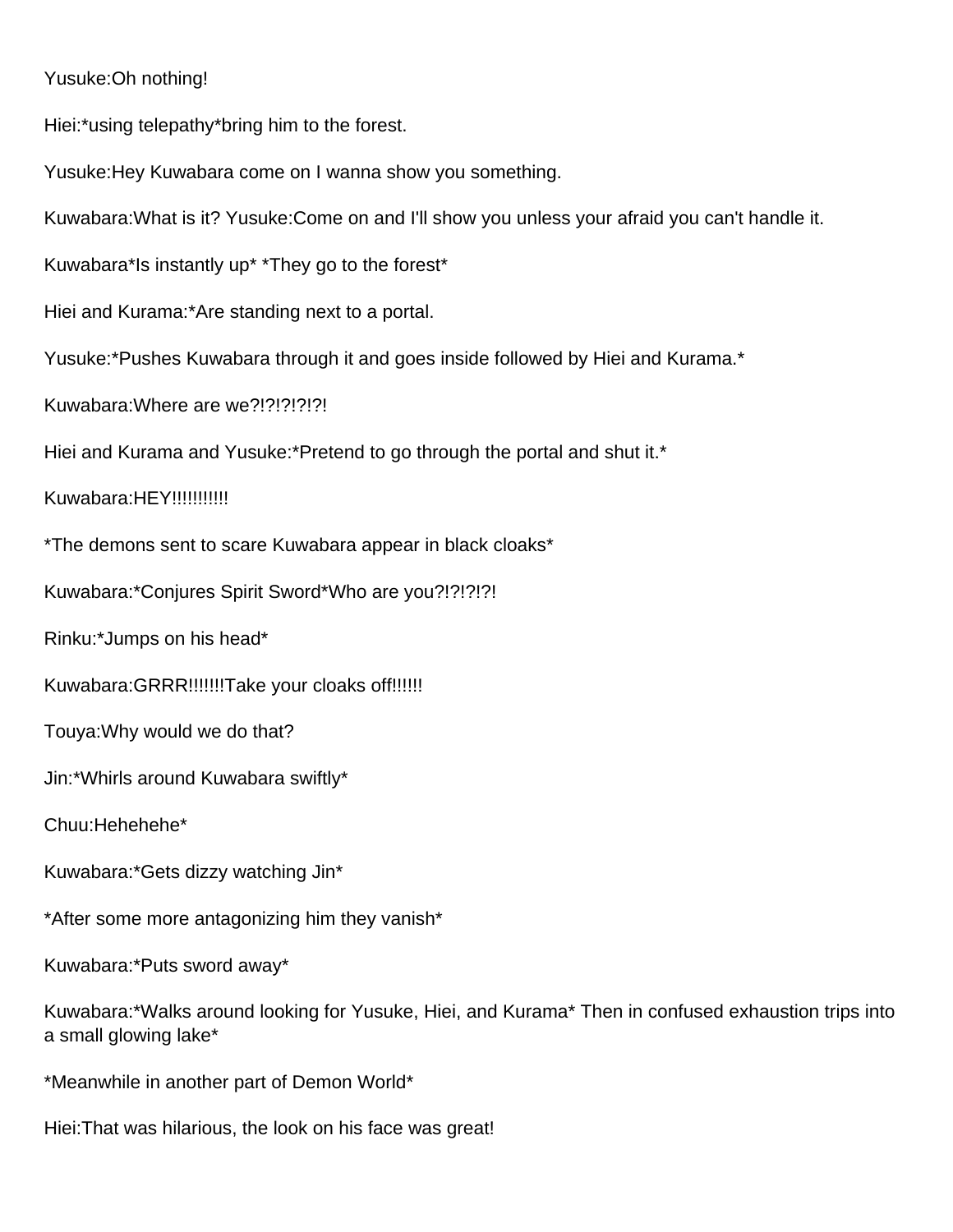#### Touya:Hehehe

Rinku:He's so boring he's funny.

Yusuke:Speaking of I better go find the idiot before he hurts himself.

Kurama:Okay catch up later Yusuke.

\*About 20 minutes later\*

Yusuke:Jeese where did the idiot go?!?!?!?!

\*Rustling in the abnormally tall trees behind him\*

Yusuke:\*Gets Spirit Gun ready\*

\*An orange demon at least 25 feet stomps out\*

Yusuke:\*Is ready to fire\*

Demon:\*Grabs Yusuke pushing his arms down and disengageing the Spirit Gun\*

Yusuke\*Struggles\*

Demon:\*In loud scratchy voice\*Urameshi you jerk!!!!!!!!!!

Yusuke:\*Freezes\*Ku.......Kuwabara?!?!?!?

Demon Kuwabara:That's right after you and Hiei and Kurama ditched me I got attacked and demonfied\*squeezes Yusuke\*

Yusuke:Well it's not my fault you were scared of the demons we sent.

Demon Kuwabara: YOU SENT THEM!!!!!!!!!!\* squeezes Yusuke harder\*

Yusuke:\*coughs\*Kuwabara quit squeezing me!

Demon Kuwabara:\*squeezes harder\*

Yusuke:Kuwabara!

Demon Kuwabara:\*drops Yusuke looking like he just realized he was squeezing Yusuke\*

Yusuke:\*coughs up blood\*

Demon Kuwabara:Whoa, Yusuke I'm sorry I don't know what happened!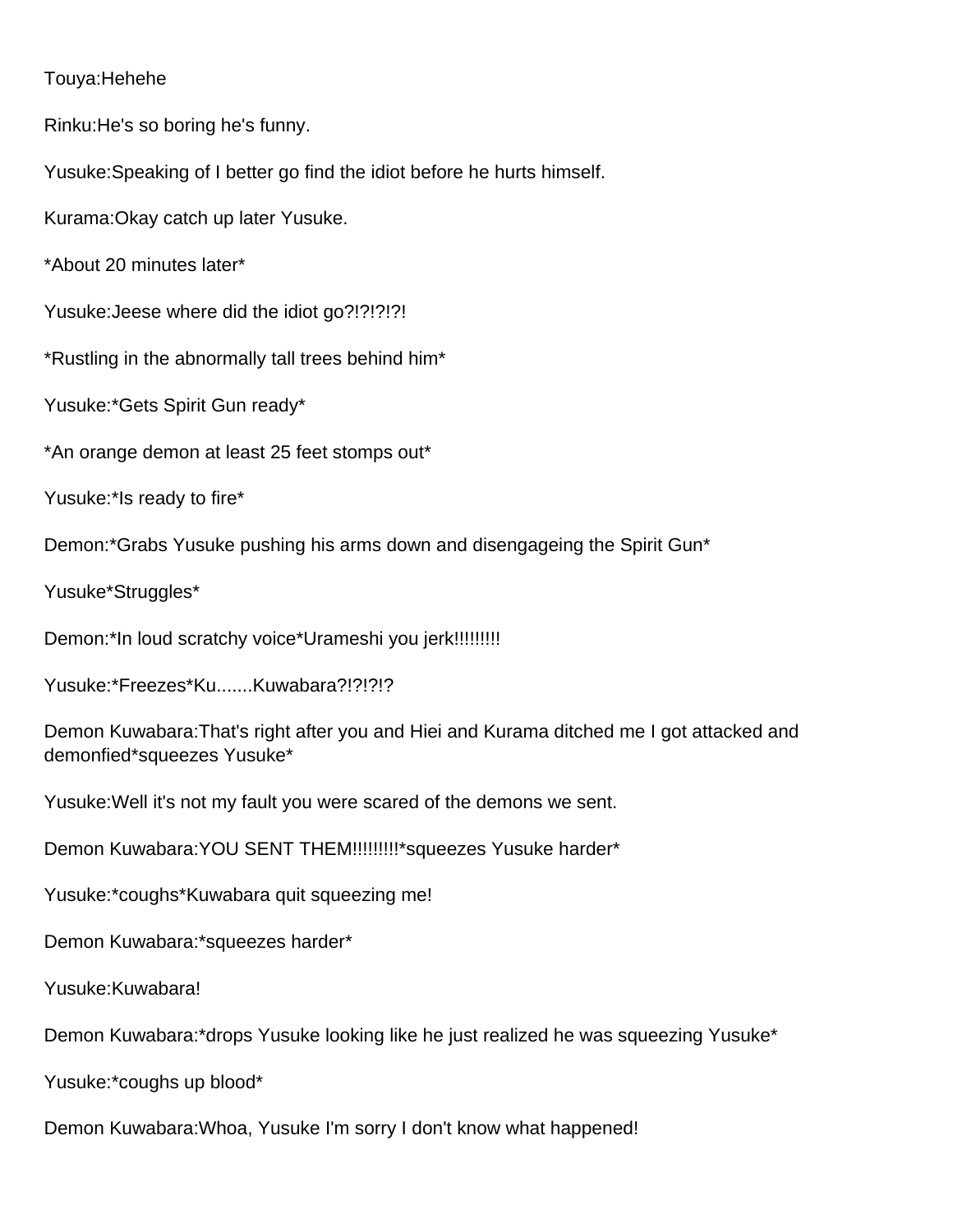Yusuke:\*Stands up and sees stars and tumbles backwards into a hole and falls into a pool of purple glowing water\*

DemonKuwabara:Yusuke!

Yusuke:\*Blacks out\*

\*About 30 minutes later\*

Hiei:So that's what he's like as a kid.

Demon Kuwabara:Hahahaha he's a shrimp.

Kid Yusuke:Ugghh \*groans\*

Kurama:He's awake!

Kid Yusuke:\*Jumps up\*Who are you?!?!?!?!?!

Kid Yusuke:\*Bumps into Demon Kuwabara\*Looks up\*

Kid Yusuke:GAH!!!!!!!!!!!!!!!!\*Runs\*

Hiei:\*Grabs him by the collar of his shirt and holds him up\*

Kid Yusuke:Let go of me!!!!!!!!\*Punches Hiei and accidently uses Spirit Energy\*

Hiei:WHY YOU LITTLE\*Starts to grab sword\*

Kurama:Hiei control yourself, he obviously doesn't remember us.

Kid Yusuke:\*Struggles out of his jacket\*(Clothes became little too)

Kid Yusuke:Who are you all?!?!?!?!?!

Demon Kuwabara:I'm Kuwabara, that's Hiei, and that's Kurama.

Kid Yusuke:§ § You....you....you can talk!!!!!!!!!!!!!

Kurama:He's actually human but he got turned into a demon.

Kid Yusuke:You people are crazy.

Demon Kuwabara:No were not listen we're your best friends, those two are demons, and you're a Spirit Detective, and your actually not a kid but you got turned into one, and it erased your memory.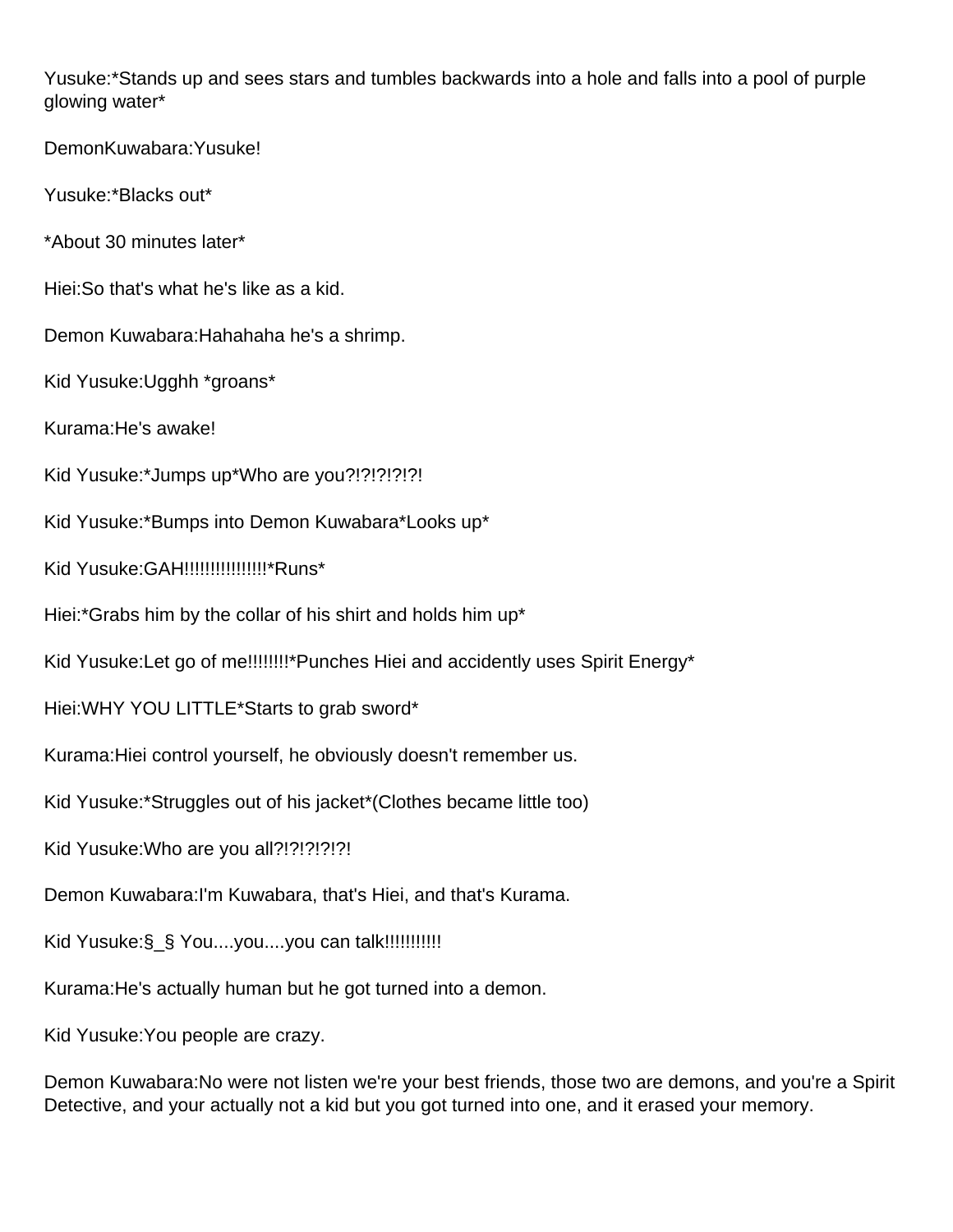Kid Yusuke:Your crazy!!!!!!!!!!!!!!!!!!!!!!!!!!!!!!!! Hiei:\*Talks in telepathy\*No we're really not Yusuke\* Kid Yusuke: But how did? What was? ACK!!!!!!!!!!! Kurama:It's okay, it's his Jagan Eye. Kid Yusuke:Jagged Eye? Hiei:\*Annoyance mark\*It's a Jagan Eye \*shows Yusuke\* Kid Yusuke: AHHHH!!!!!!!!!!!\*backs into a tree\* Koenma:\*Appears\*(He is in teen form) Kid Yusuke: Hey you just appeared!!!!!!!! Koenma:Yusuke? Kid Yusuke: Why does everyone know my name!!!!!!!! Koenma:Hahaha who's the toddler again! Kid Yusuke:\*Kicks Koenma\* Koenma:OW! Demon Kuwabara:\*Grabs Yusuke\* Kid Yusuke:Let me go you big monster thing!!!!!!!!!!!! Koenma: \*Sweatdrops\* Hiei: \*slams hand into Yusuke's neck, and knocks him unconcious\* So time goes on and Kuwabara is returned normal, Yusuke is still a kid but his memory returned, and they're all hanging out at Yusuke's along with Touya, Rinku, Chuu, and Jin\*

Kuwabara:Hahaha, your even more of a shortie than Hiei!

Kid Yusuke: Shawd up!!!!!!!!!!!

Hiei:\*Glares\*

Kurama:\*Sighs\*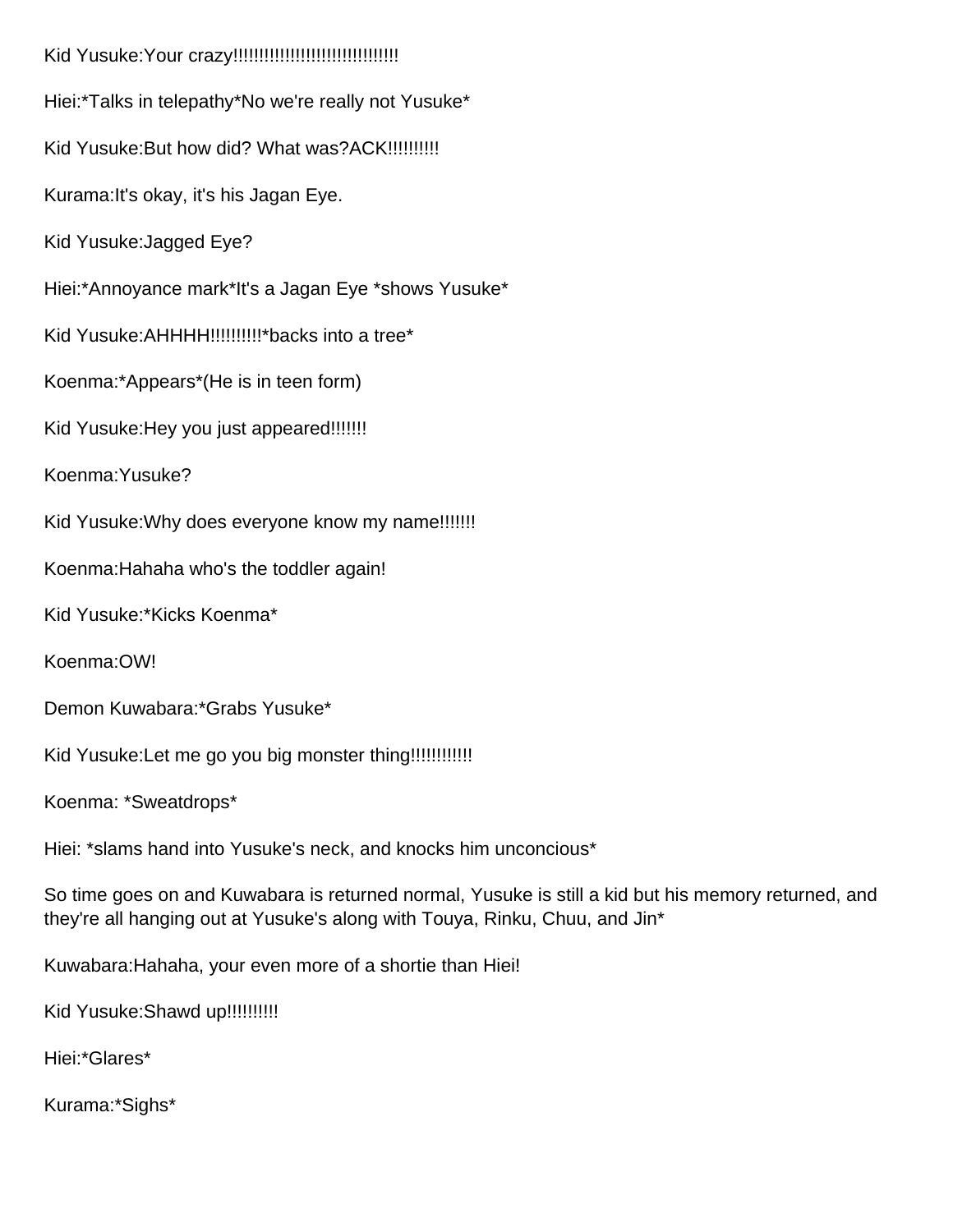Next time-Someone has turned everyone in Human World into an animal and Yusuke is gone at Koenma's looking for a way to return normal!!What will happen now as the chaos continues next time!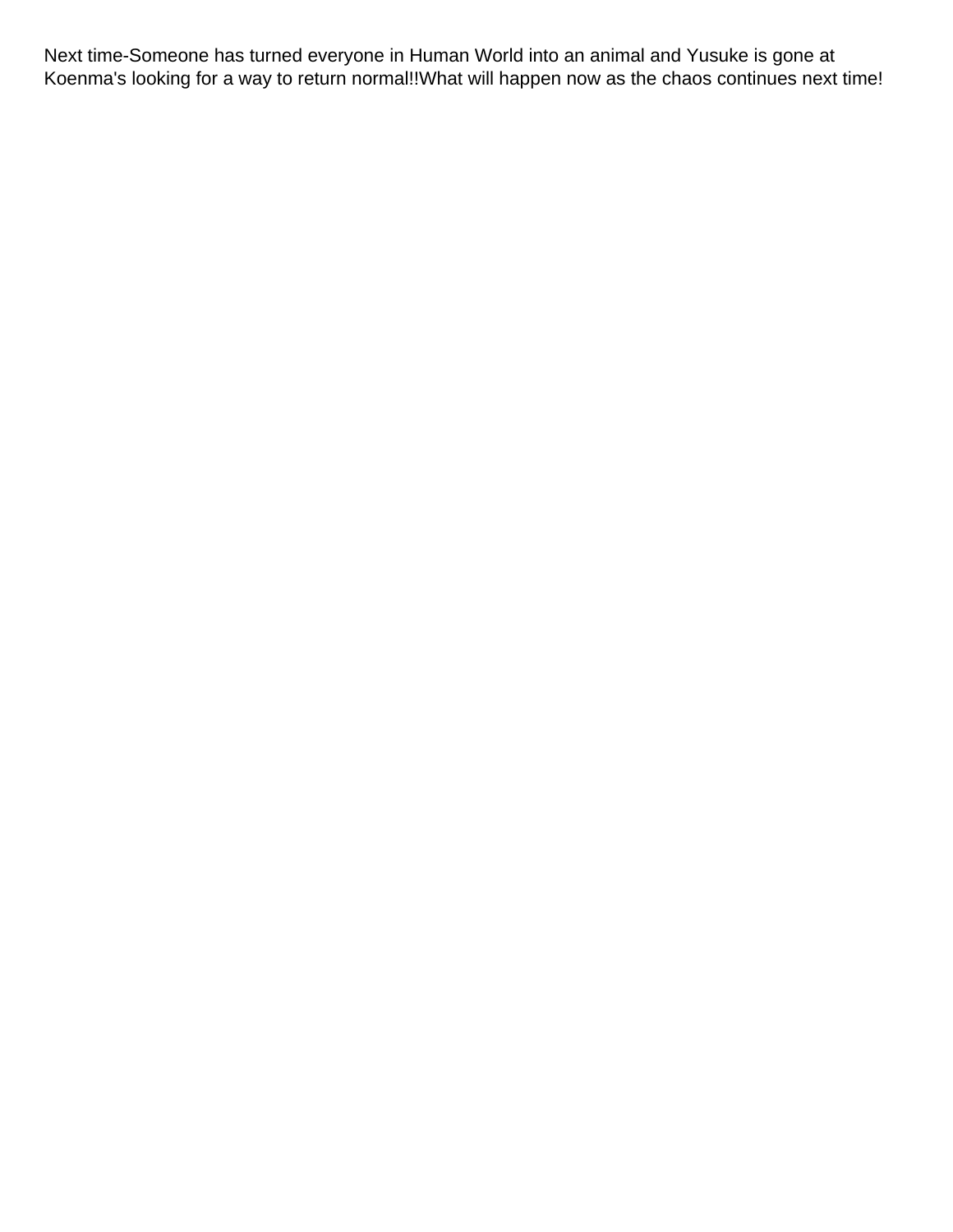## **5 - The Zoo From Hell**

<span id="page-19-0"></span>Previously-Kuwabara got demonfied, Yusuke got shrunk, and now everyone's taking a break because theres no trouble or so they think.

Kid Yusuke: SHAWD UP ALREADY!!!!!!!!!!

Kuwabara:Why?Your a shrimp and I love saying it.

Koenma:\*Appears in teen form\*

Kid Yusuke:Have you found a cure yet?!?!?!?

Koenma:No so you need to come \*Grabs Yusuke and vanishes\*

Hiei:Well that was discreet.

Kurama:He looked irked.

Kuwabara:I think he looked the same.

Hiei:And I know your an idiot.

Kuwabara:HEY!!!!!!!!!!!

\*Meanwhile\*

Kid Yusuke:\*Appears in Human World\*

Kid Yusuke:\*Looks around and there is total chaos and animals everywhere.\*

Kid Yusuke:\*Goes to his house and sees a bunch of animals\*

\*A little orange cat comes walking up\*

Kid Yusuke:What is with all the animals?

Cat:Urameshi you jerk you left and didn't get changed!!!!!!!!!!

Kid Yusuke:GAH!!!!!!!!\*Falls over\* Kuwabara!?!?!?!?!?!

Cat Kuwabara:Yes me and everyone else.

Kid Yusuke:\*Looks at the animals sitting around the front of his house\*You mean they're?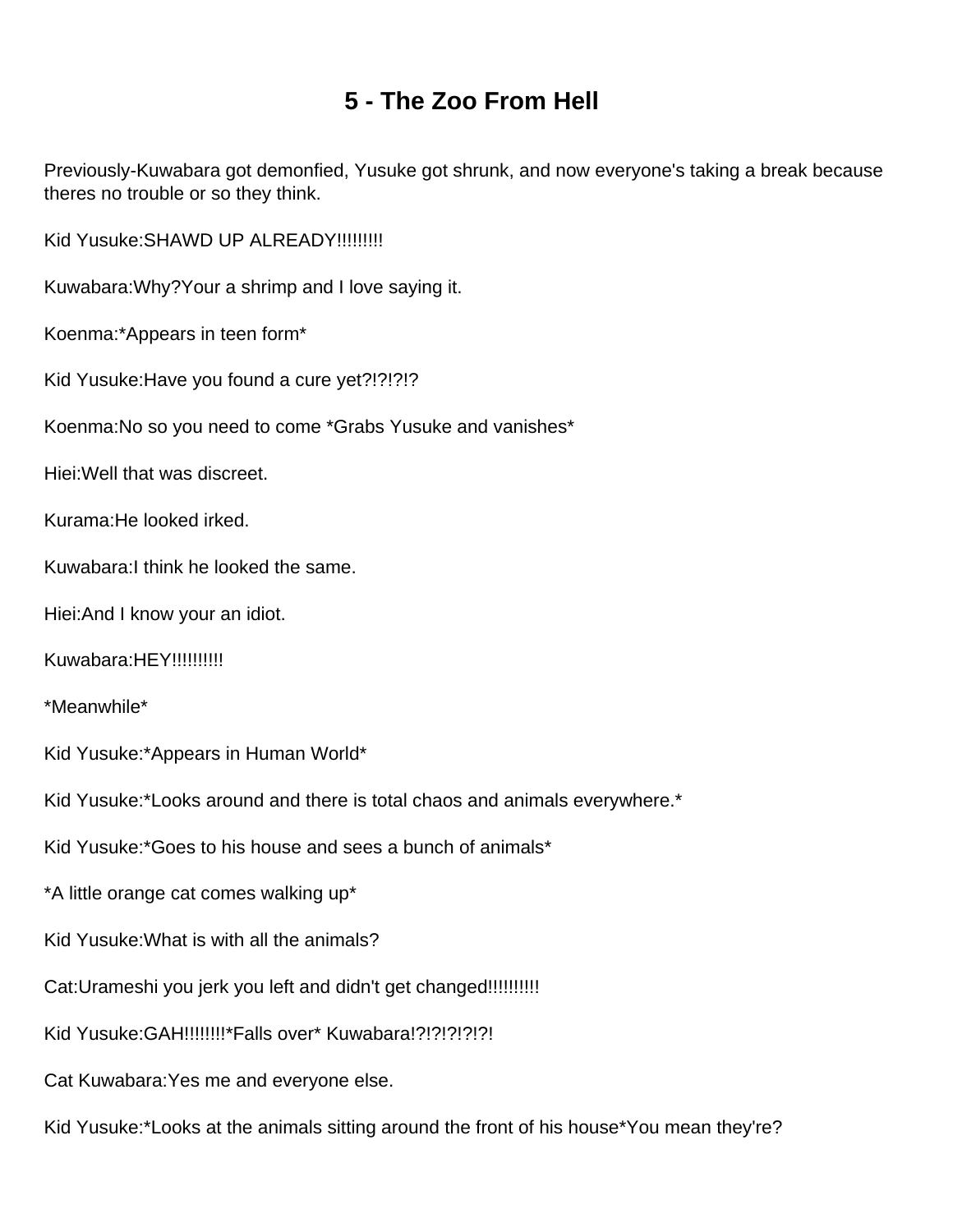#### Kuwabara:\*Nods\*

Kid Yusuke:Okay, let's see I'll bet the fox is Kurama, the black panther is Hiei, and that's all I can guess.

Bunny:You guessed Hiei and Kurama correctly.

Kid Yusuke:Yukina?

Bunny Yukina:Yes.

\*Suddenly a snow tiger jumps out of a tree\*

Snow Tiger:Yusuke your a...kid!

Kid Yusuke:Genkai!?!?!?!?\*laughs\*

Snow Tiger Genkai:\*Tackles him\*What was that dimwit?

Kid Yusuke:Did I say anything??????

Snow Tiger Genkai: Didn't think so. \*Jumps back into a tree branch.\*

\*A dove floats down and lands on Yusuke's hand\*

Kid Yusuke:And who are you?

Dove Kayko:I'am Kayko.

Kid Yusuke:Your a dove \*snickers\*

Dove Kayko:Stop laughing!!!\*pecks Yusuke's head\*

Kid Yusuke:OW!!!!!!Okay okay you win.\*rubs head\*mutters ow......... \*even more mutter\*better not use my head as a toilet.

Fox Kurama:\*Looks around\*Shouldn't Touya and the others be back by now?

Panther Hiei:\*Tries to sense them\*Their minds have been blocked.

Puppy:Well that's certainly not good!

Kid Yusuke:Botan, your a puppy?

Puppy Botan:Yup!

\*A hawk flies overhead, and a hedgehog, a bull, and a polarboar come up\*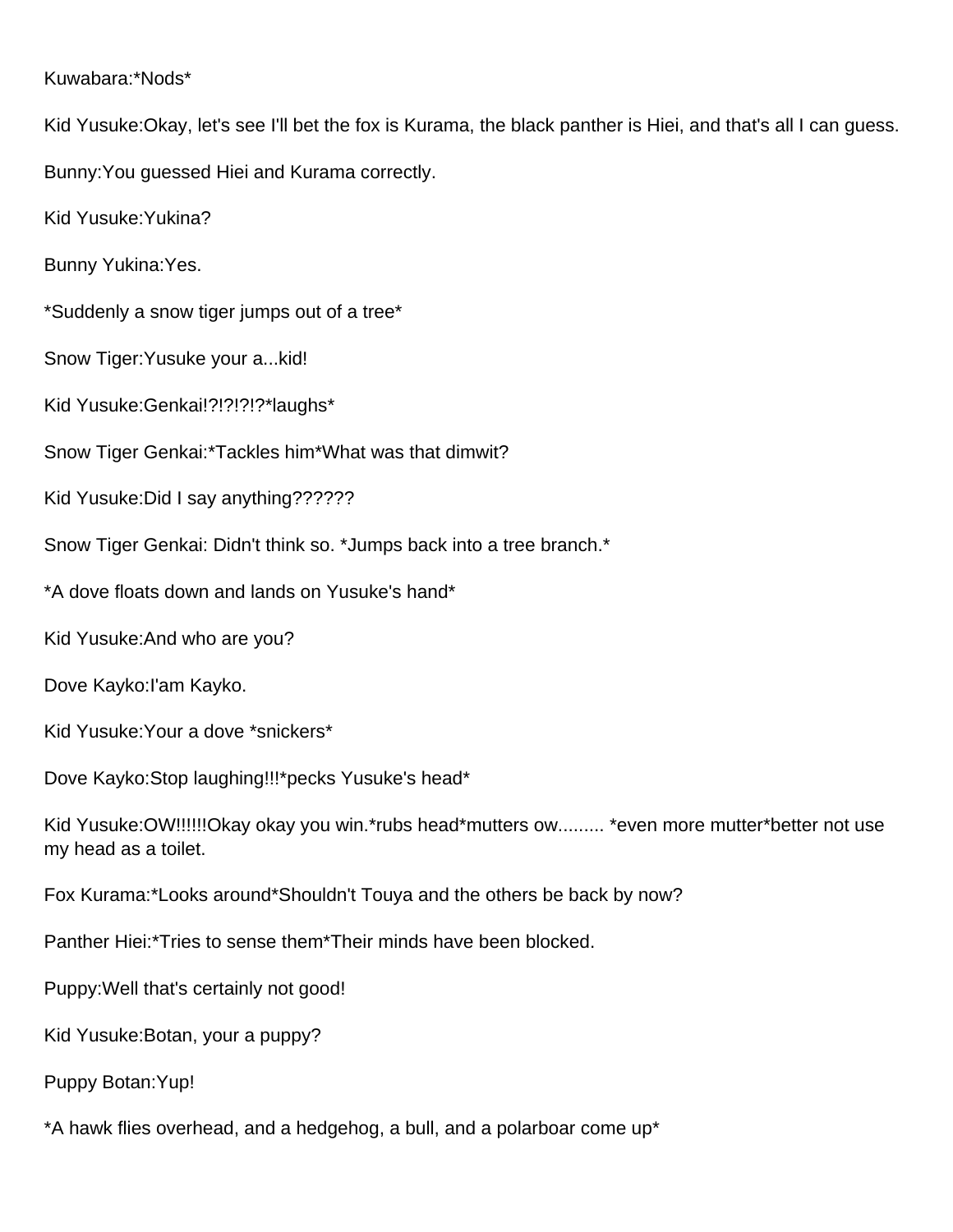Fox Kurama:Hello, Touya, Rinku, Chuu, and Jin.

Hawk Jin:Well, well, howdy, and it looks like our little Yusuke has joined us too!

Kid Yusuke:Jin your a hawk!

Panther Hiei:Obviously.

Kid Yusuke:Oh be quiet.\*Pouts\* Bull Chuu:Ya don't be so hard on the poor KID, Hiei.\*Laughs\*

Kid Yusuke:Meanies.......

Polar Bear Touya:And so you know I'am Touya and this hedgehog is Rinku.

Hedgehog Rinku:Yup that's me.

Kid Yusuke:Jeese it's like a zoo.

Panther Hiei:More like a Zoo from Hell. \*It becomes noticable that Fox Kurama and Hawk Jin are staring rather hungrily at Bunny Yukina

(Foxes and Hawks eat bunnies)

Bunny Yukina:\*Hides behind Hiei\*

Panther Hiei: If anyone of you so much as bares your teeth at her that, person will be torn apart\*Glares\*

Fox Kurama:I wouldn't eat Yukina, she's my friend!

Hawk Jin:The same here!

Panther Hiei:You had better not!

Fox Kurama and Hawk Jin:I wouldn't ever\*hurt looks\*

Bunny Yukina:\*Stops hiding behind Hiei\* Sorry. It's the bunny instincts.

Kid Yusuke:Hey, Hiei says your minds are blocked.

Polar Bear Touya:Well obviously, he's a panther, he hasn't got the Jagan Eye.

Panther Hiei: - -....

Kid Yusuke:Well as funny as this all is we need to find out who or what did this and make things right again!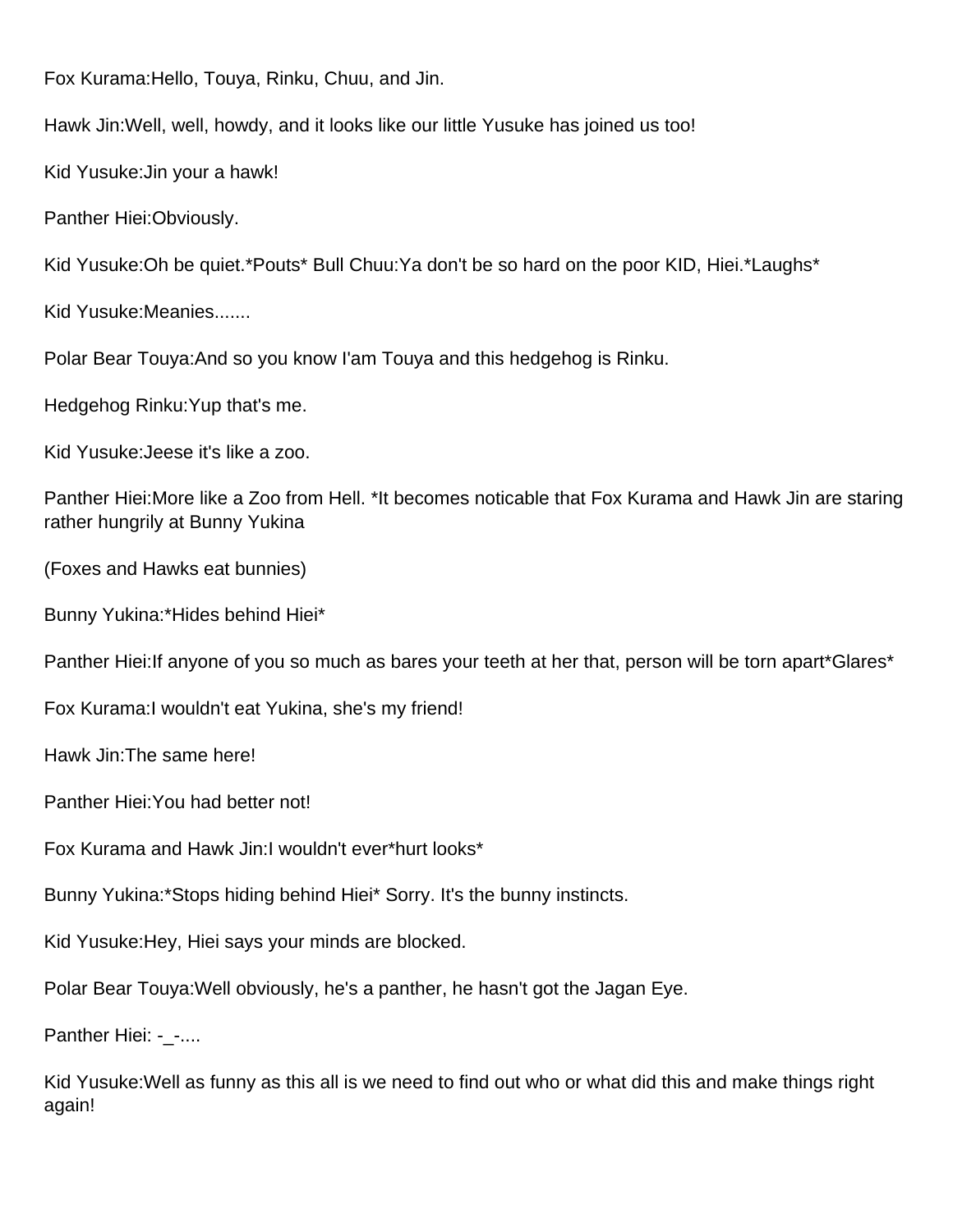Koenma:Well, don't you sound heroic!(Is suddenly standing behind Yusuke) Kid Yusuke:GAH!!!!!!!!!DON'T DO THAT! Koenma:Why, because I scared the little toddler? Kid Yusuke:No!!!!!!!!And shawd up. Koenma:Hehehehe sure. Kid Yusuke:\*Glowers\* Snow Tiger Genkai:I assume you've come here for a particular purpose. Koenma:Well see.... \*Cut off\* \*Animal impulses strengthened, animal minds released\* Panther Hiei:\*Looks at nearly all the animals as if they were a potential meal\* Bunny Yukina:\*Sees alot of predators and begins hopping away\* Fox Kurama and Hawk Jin:\*Watch the bunny intently\* Puppy Botan:\*Barks happily and bounces around Koenma\* Snow Tiger Genkai:\*Growls menacingly\* Bull Chuu:\*Snorts\* Polar Bear Touya:\*Pounds on the tree Genkai is in\* Snow Tiger Genkai:\*Growls\* Dove Kayko:\*Starts to fly away but is grabbed and held by Yusuke\* Cat Kuwabara:\*Meow meow \*rubs against Yusuke's legs\* Kid Yusuke:GAH!!!!!!!!!!!!!!!!!!!!!!!!!!! \*Suddenly, it all ceases and all are normal again\* Yusuke:Hahaha Kuwabara you were such a cute little kitty. Kuwabara:SHUT UP!!!!!!!!!!!! Kurama:Well \*sweatdrops\*things are normal again. Next Time: PEOPLE GET SHRUNK!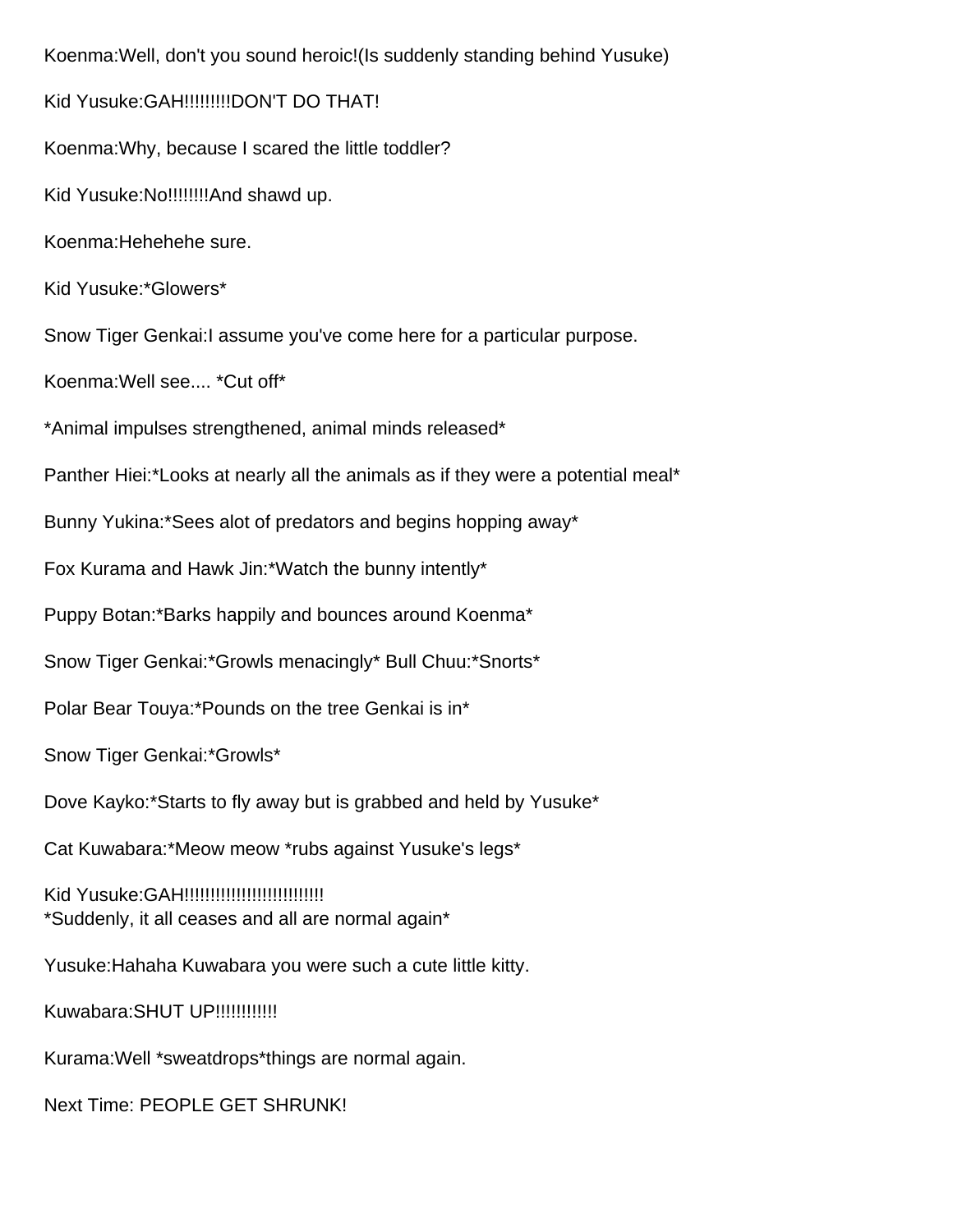## **6 - The Little People**

<span id="page-23-0"></span>Previously-Yusuke went to Kurama and everyone became an animal they became normal and things so far are normal but for how long will things stay this way? Find out!

Hiei:No way in Hell I'll play!

Botan:Oh come on Hiei you wouldn't refuse me Hie,i because I know you wouldn't want to end up stuck in one city.

Hiei:Hn.......I'd rather that than play the stupid game anyway.

Koenma:How about I revoke your powers?

Hiei:\*eye twitches\* Fine I'll play your stupid game but kill whoever I get.

Kuwabara:Oh, chill out shortie this will be fun.

Yukina:Please, play Hiei.

Hiei:No way.

Yusuke:Come on Hiei spin the bottle can be fun.

Hiei:Slicing your throat would be even more fun.

Yusuke:Point taken.

\*Night fall eventually comes and Yusuke, Kuwabara, and the others each go home, while Kurama and Hiei sit by the lake in the forest. \*

Hiei:I can't believe you lowered your self to playing that game.

Kurama:It's not all that bad.

(Just so you know the people playing were as follows:Kurama, Kuwabara, Yusuke, Koenma, Botan, Yukina, Kayko, Shizuru, and Puu.)

(Hiei refused to play)

Hiei:Your pathetic.

Kurama:And you don't know how to have fun.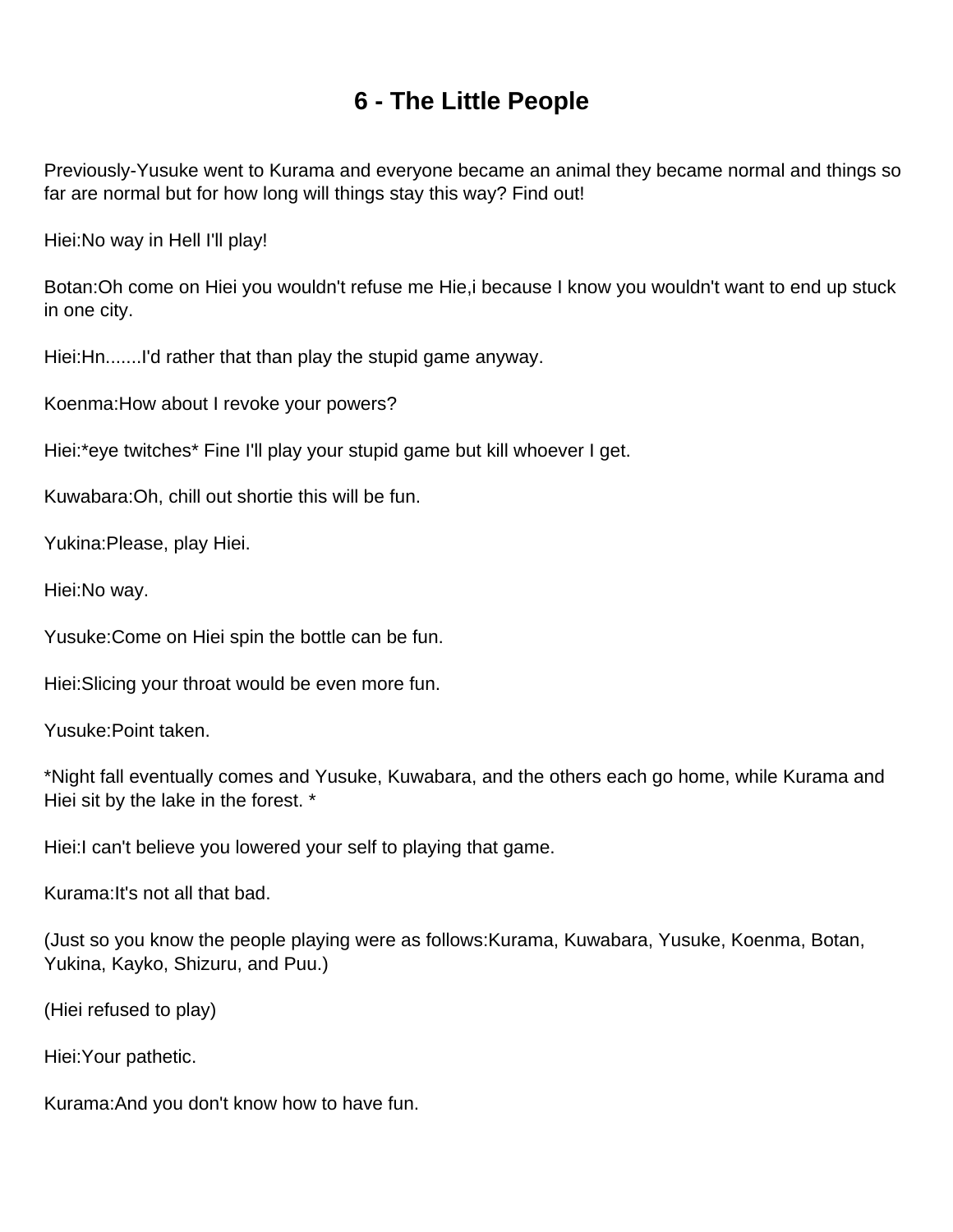Hiei:That's not fun you baka.

Kurama:Right right, well anyway my mother will be expecting me home see ya tommorow.\*Walks home\*

Hiei:Whatever. \*Sits and throws rocks at the lake\*

\*Then Hiei vanishes\*

Hiei:\*Rubs his eyes that suddenly hurt\*

Hiei:\*Then looks around confused\*

Kurama:\*Walking on the sidewalk\*\*smacks head\*My wallets gone I must have dropped it\*Runs to the forest\*

Hiei:\*Looks around in shock\*I....I....I've been shrunk.

Hiei:\*Walks around trying to get out of the grass and bumps into something\*

Hiei:Hey it's Kurama's wallet......\*snicker\*That probably hasn't even realized it's gone......\*Hears footsteps\*Okay so I was wrong......\*sweatdrop\*

Kurama:\*calls out "Hey Hiei is my wallet there?". \*No answer\*

Kurama:He must have left.

Hiei:\*thinks "No way I'm gonna let him know I've been shrunk \*turns to shimmer and runs into a lizard(Which is kinda similar to Godzilla for him lol  $\sim \Lambda$ .)

Hiei:Gah! \*falls back\*

Kurama:\*Sees his wallet and picks it up and sees a lizard.\*Then sees it get sliced in half\*

Kurama: What the?!?!?!\*sees Hiei\*

Hiei:\*Sweatdrop\*

Kurama:\*Laughing now falls on the ground from laughing so hard\*

Hiei:\*Annoyance/Anger mark\*Go to hell you baka.

Kurama:\*Laughs\*Aww come on it's funny.

Hiei:Whatever\*Starts walking away\*

Kurama:Hiei wait what happened?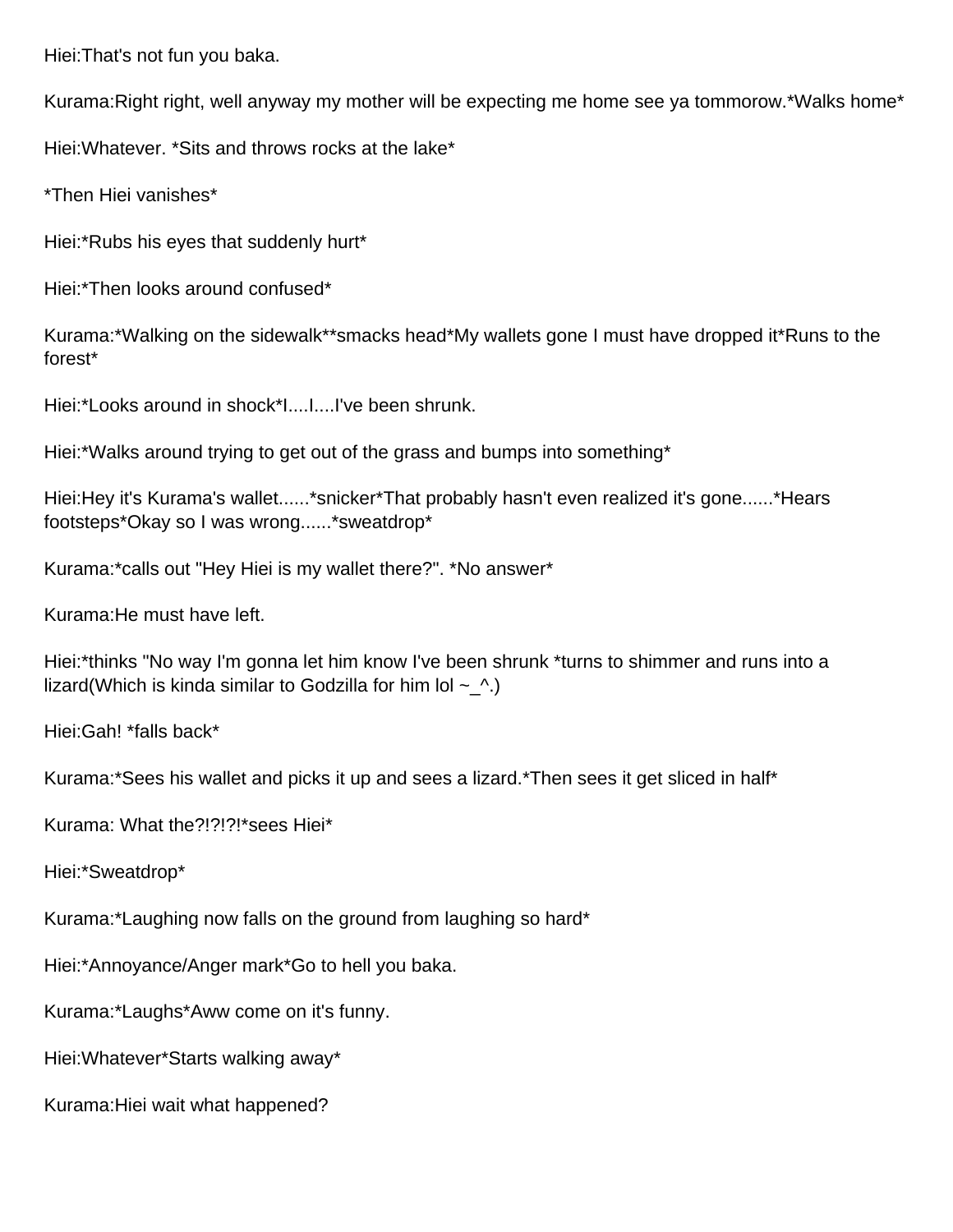Hiei:I don't know who or what did this but when I find out whatever did it is dead. Kurama:Your like six-inches tall how are you gonna find anything. Hiei:I don't know. Kurama:\*Sweatdrop\* Hiei:Hn....... Hiei:Isn't your mom waiting for you? Kurama:Yes so I'll just leave you here to get eaten (Sarcastic). Hiei:Fine, go then, I don't care. \*Indifferent shrug\* Kurama:Okay \*shrugs\*Starts walking away\* Hiei:\*starts walking the other way\* Kurama:\*Realizes Hiei is serious and so does the only thing he can do \*flicks Hiei and knocks him out\* Hiei:X\_X. (Author: MEANY KURAMA) (~\_^) Kurama:\*Picks him up\* Sorry Hiei but it's for your own good. \*Later on back at Kurama's house\* Hiei:\*rubs his head\*Ugh......\*Looks around confused\* Kurama:Awake I see? Hiei:\*Eyes go into focus\*YOU BAKA I'AM GOING TO KILL YOU!!!!!!!!!!!!!!!!!!!!!!!!! Kurama:Not very likely. Hiei:Hn........\*Jumps off desk and starts walking towards the door\* Kurama:\*Shuts door\* Hiei:Hey! Kurama:Where do you think your going? Hiei:Wherever I want, now open the door!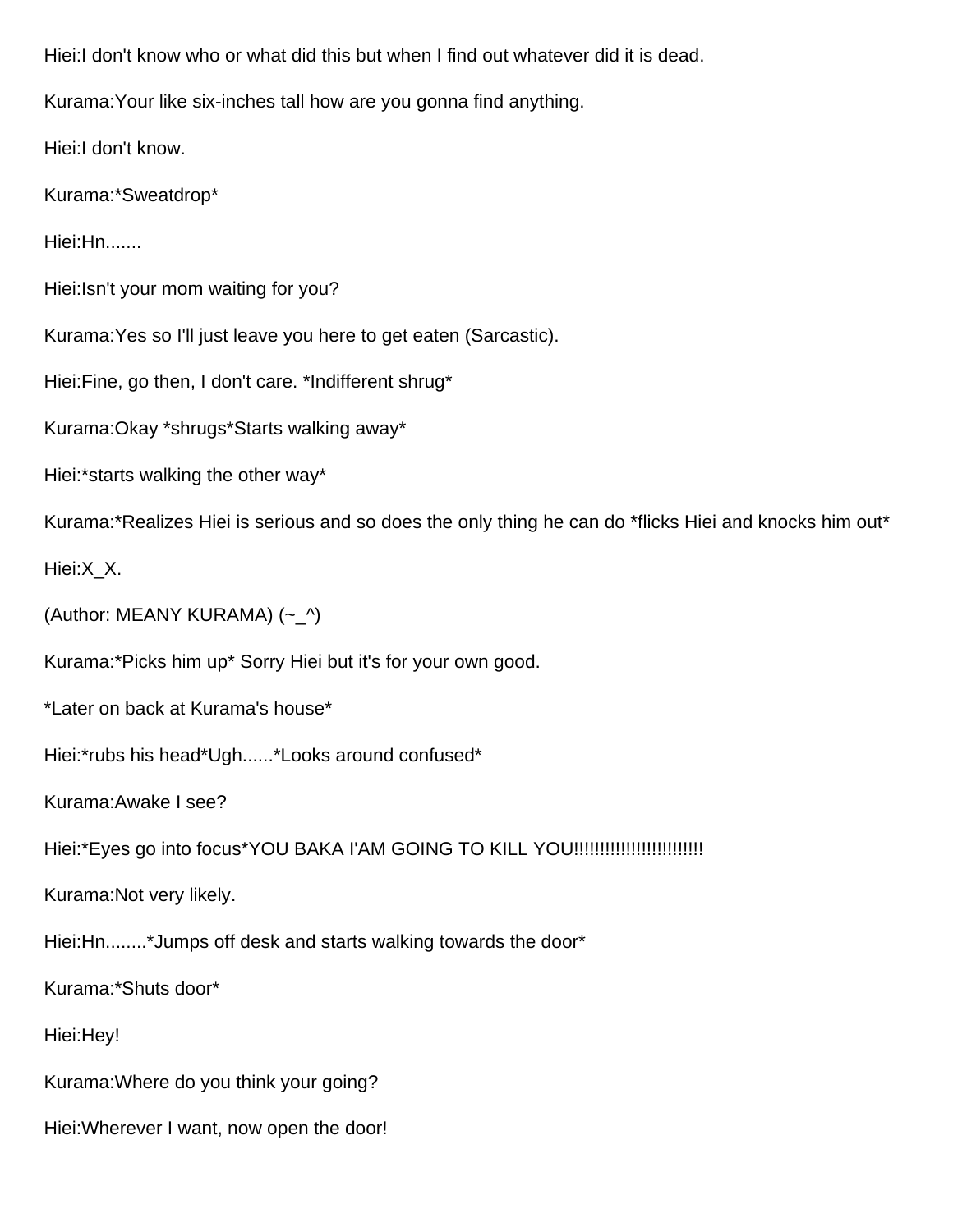Kurama:No Hiei you'll hurt yourself. Hiei:Just shut up and open the door! \*Door bell rings\* Kurama:Oh they are here. Hiei:WHO!?!?!?!?!\*reads Kurama's mind\* Hiei:YOU INVITED THOSE BAKA'S OVER!?!?!?!?!?! Kurama:\*Picks Hiei up and then answers the door\* Hiei:Let go baka \*Pulls out tiny sword and cuts Kurama's hand\* Kurama:OW!\*drops Hiei\* Hiei: \*Gets picked up by Kuwabara\* Kuwabara:HAHAHAHAHA SHORTIE IS EVEN SHORTER!!!!!!!!!! Yusuke:\*Joins in laughter\* Kurama:\*Smacks both their heads\*One it isn't funny and two my mother is asleep! Yusuke and Kuwabara:OW! Hiei:\*Snickers\* Kurama:\*Takes Hiei from Kuwabara and sets him on the table\* Hiei:Why did you invite them over?!?!?!?!?! Yusuke:Chill out Hiei we came to help. Kuwabara:Ya \*holds back laugh but has a big grin\* \*Suddenly, Yusuke vanishes\* Yusuke:GAH!!!!!!\*Looks up at Kurama and Kuwabara\* Kuwabara:HAHAHAHA now he's a mini too. Kurama:\*sets him on the table next to Hiei and tries not to laugh\* Hiei: \*Smirks\* \*Suddenly, everyone is normal again\*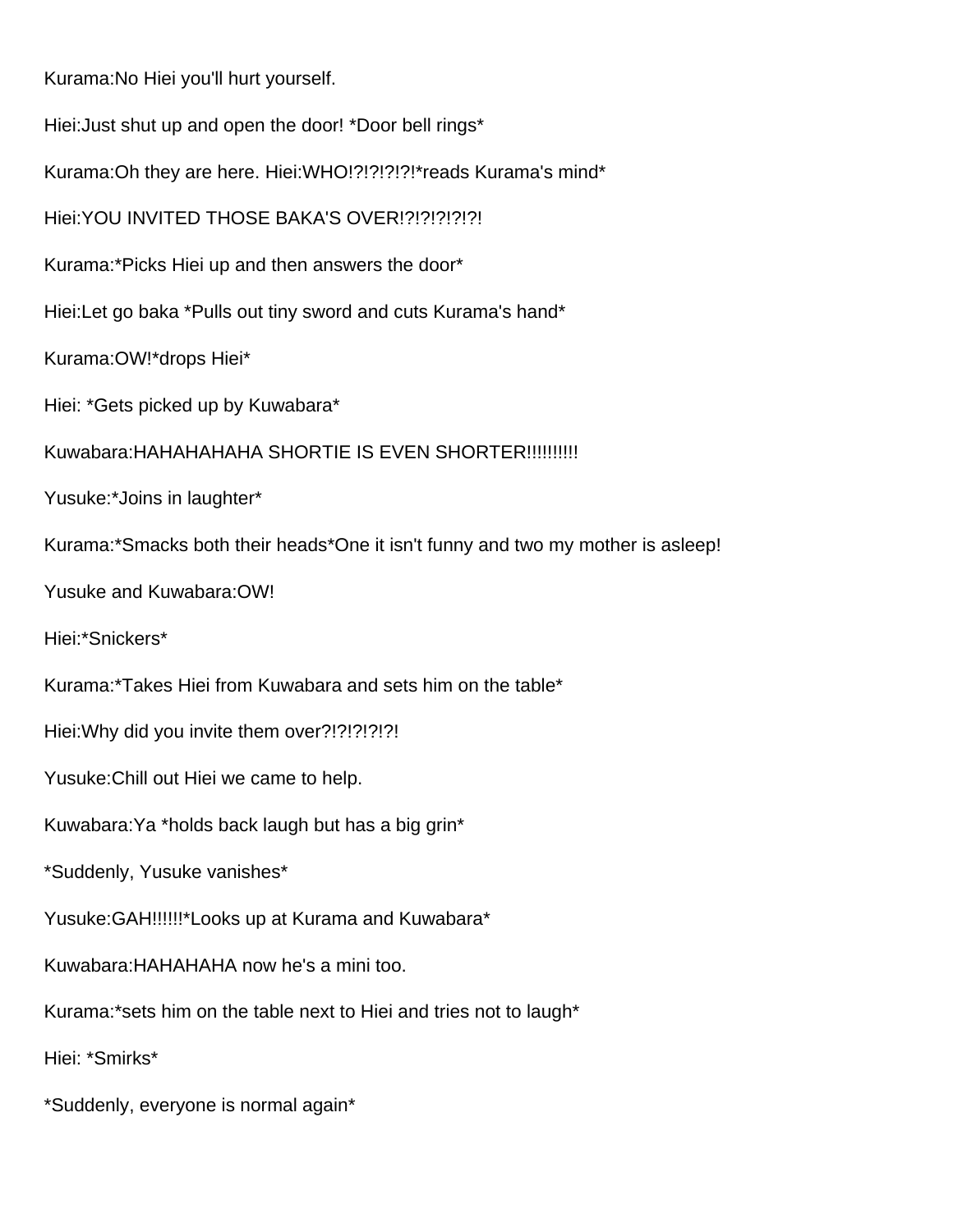Yusuke:I'AM ME AGAIN!!!!!!!!!!!!!! Hiei:\*Looks relieved\* Kurama:Be quiet!\*smacks Yusuke's head\* Yusuke:OW! \*Knock on door\* \*Kuwabara opens it\* Kayko and Shizuru:School now! Kayko:\*Grabs Yusuke's ear and drags him\* Shizuru:\*Grabs the collar of Kuwabara's shirt and drags him too\* Kurama:Well \*sweatdrop\*That was entertaining. Hiei:\*Looks at sunrise\* Hiei:It shouldn't be sunrise. Kurama:Your right somehow time was forwarded. Hiei:\*Nod\* Kurama:Oh well at least your normal again. Hiei:Which reminds me \*Punches Kurama's head really hard\* Kurama:OW!!!!!!!!\*Grabs head\* Hiei:That was for knocking me out. Kurama:\*Small laugh\* Hiei: What?!?!?!?! Kurama:Oh nothing. Hiei:Hn...... Kurama:So you wanna stay for breakfast mom likes it when I have friends over which isn't very often. Hiei:\*Looks a little surprised\*